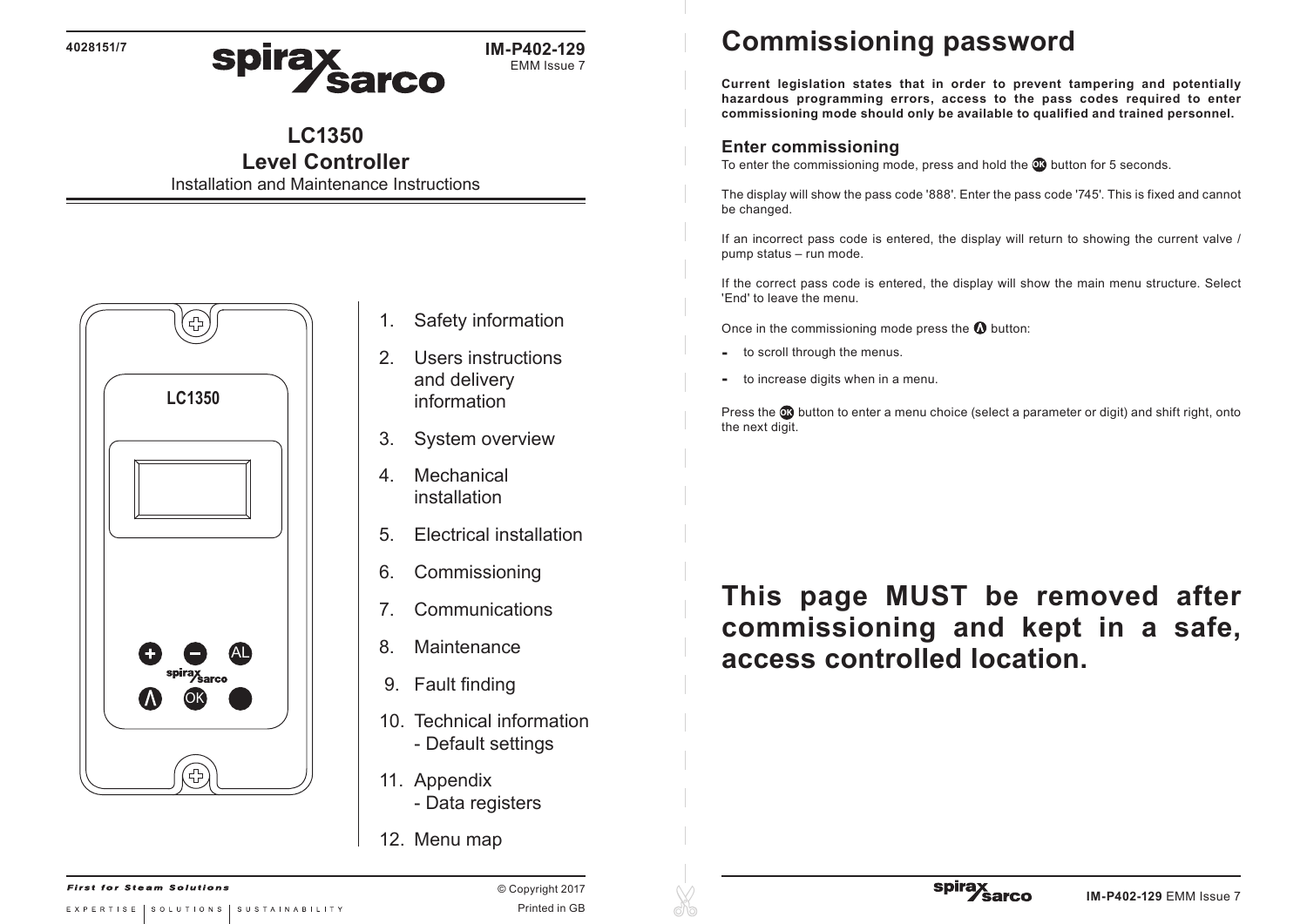## **1. Safety information**

**Safe operation of this product can only be guaranteed if it is properly installed, commissioned, used and maintained by qualified personnel (see Section 1.11) in compliance with the operating instructions. General installation and safety instructions for pipeline and plant construction, as well as the proper use of tools and safety equipment must also be complied with.**

**Your attention is drawn to IEE Regulations (BS 7671, EN 12953, EN 12952 and EN 50156). Elsewhere, other regulations will normally apply.**

**All wiring materials and methods shall comply with relevant EN and IEC standards where applicable.**

#### **Warning**

**This product is designed and constructed to withstand the forces encountered during normal use. Use of the product other than as a boiler controller, or failure to install the product in accordance with these Instructions, product modifications or repair could:**

- **- Cause injury or fatality to personnel.**
- **- Cause damage to the product / property.**
- **- Invalidate the**  $\epsilon$  marking.

**These instructions must be stored in a safe place near the product installation at all times.** 

#### **Warning**

**This product complies with Electromagnetic Compatibility Directive 2014/30/EU and all its requirements.**

**This product is suitable for Class A Environments (e.g. industrial). A fully detailed EMC assessment has been made and has the reference number UK Supply BH LC1350 2008.**

**The product may be exposed to interference above the limits of Heavy Industrial Immunity if:**

- **The product or its wiring is located near a radio transmitter**
- **Excessive electrical noise occurs on the mains supply. Power line protectors (ac) should be installed if mains supply noise is likely. Protectors can combine filtering, suppression, surge and spike arrestors.**
- **Cellular telephones and mobile radios can cause interference if used withing approximately 1 metre (39") of the product or its wiring. The actual separation distance necessary will vary according to the surroundings of the installation and the power of the transmitter.**

**This product complies with Low Voltage Directive 2014/35/EU by meeting the standards of:**

**- EN 61010-1:2010 safety requirements for electrical equipment for measurement, control and laboratory use.**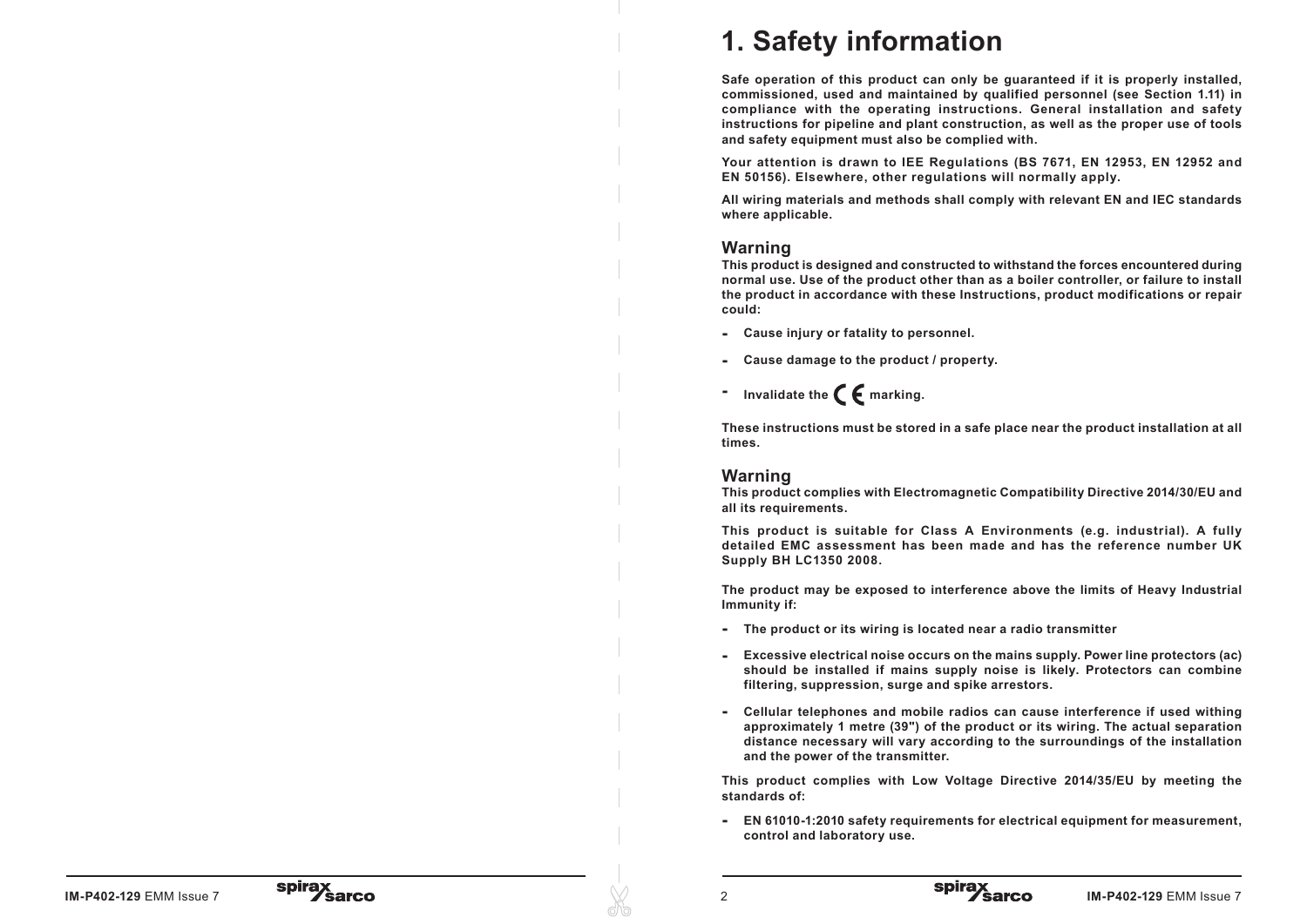## **Static precautions (ESD)**

**Static precautions must be observed at all times to avoid damage to the product.**

## **Level control and level limiting products in steam boilers**

**Products / systems must be selected, installed, operated, and tested in accordance with:**

- **- Local or National standards and regulations.**
- **- Guidance Notes, (Health and Safety Executive BG01 and INDG436 in GB).**
- **- The requirements of Approvals Authorities.**
- **- Boiler Inspection Bodies.**
- **- Boiler manufacturer's specifications.**

**Two independent low water limiting systems must be installed on steam boilers. Level probes must be installed in separate protection tubes / chambers, with sufficient clearance between the tips, and earth.**

**Each probe must be connected to an independent controller. The alarm relays must isolate the boiler heat supply at low alarm status.**

**A high water alarm may be part of the water level control, or a separate system. An independent high water alarm system must be fitted if it is considered a safety requirement.**

**In this case, the relays must simultaneously isolate the feedwater supply and the boiler heat supply at high alarm status. All boiler water limiters require regular functional testing.**

**The level probe and controller is only part of the safety system. To complete the system, additional circuitry (wiring, relays, alarm bell / lamp etc.) is required.** 

**A suitable water treatment regime must be used to ensure continuous safe and correct operation of the control and limiter systems. Consult the above authorities and a competent water treatment company.**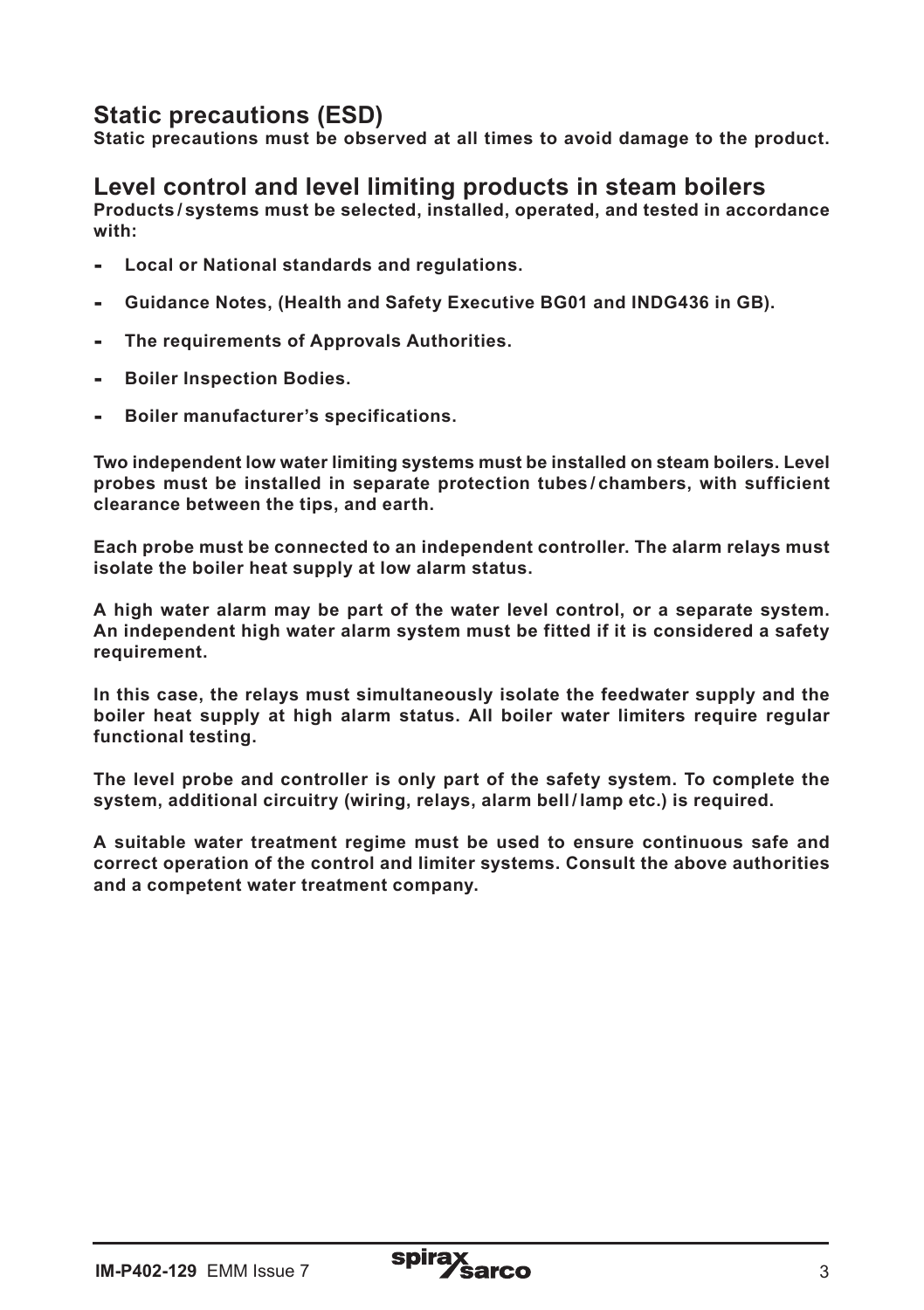## **Symbols**



**Equipment protected throughout by double insulation or reinforced insulation.**



**Functional earth (ground) terminal, to enable the product to function correctly. Not used to provide electrical safety.**



**Clean earth / ground.**



**Safety earth.**



**Caution, risk of electric shock.**



**Caution, risk of danger, refer to accompanying documentation.**



**Optically isolated current source or sink.**



**Caution, Electrostatic Discharge (ESD) sensitive circuit. Do not touch or handle without proper electrostatic discharge precautions.** 



**ac, alternating current.**

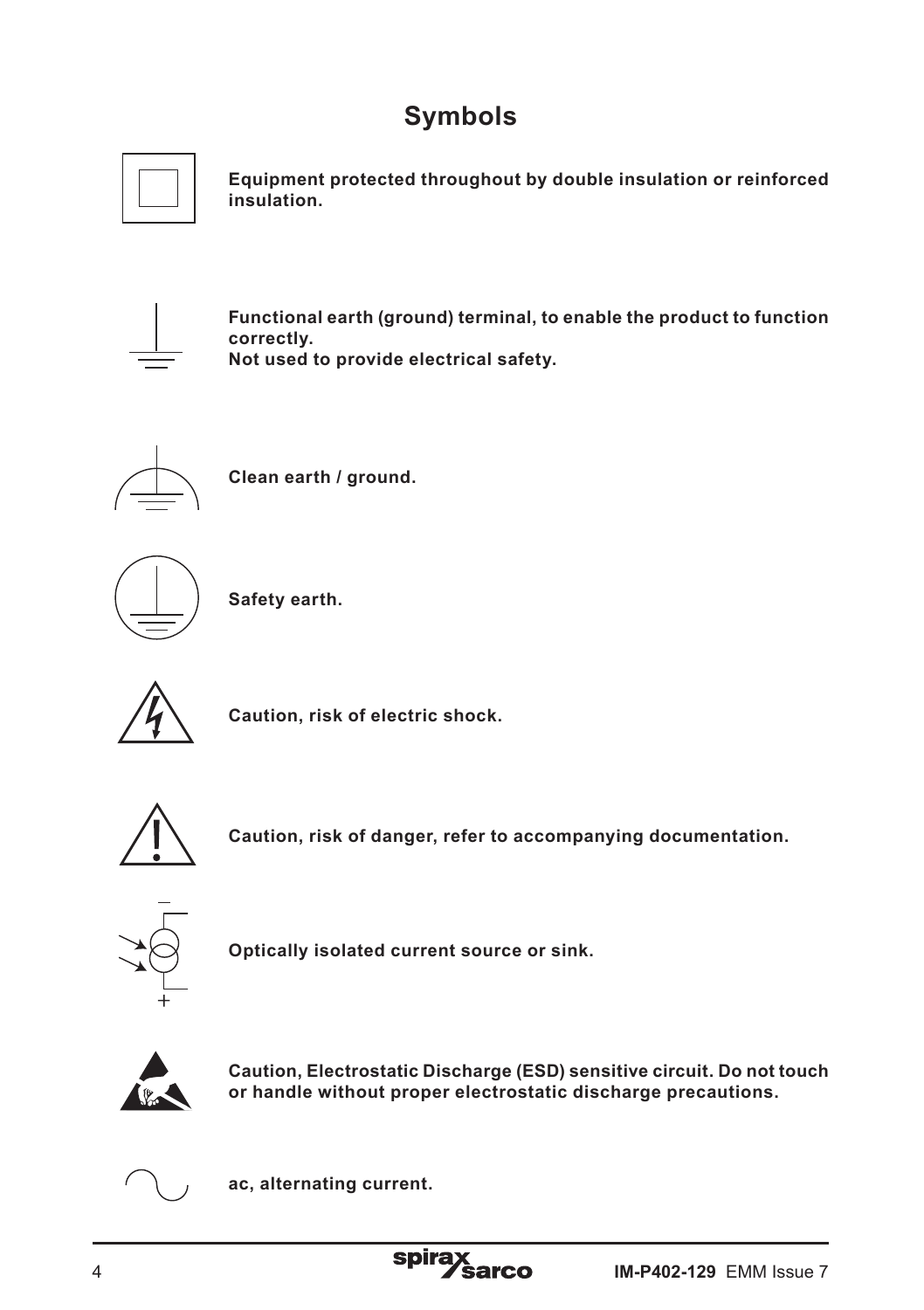## **1.1 Intended use**

- **i) Check that the product is suitable for use with the intended fluid.**
- **ii) Check material suitability, pressure and temperature and their maximum and minimum values. If the maximum operating limits of the product are lower than those of the system in which it is being fitted, or if malfunction of the product could result in a dangerous overpressure or overtemperature occurrence, ensure a safety device is included in the system to prevent such over-limit situations.**
- **iii) Determine the correct installation situation and direction of fluid flow.**
- **iv) Spirax Sarco products are not intended to withstand external stresses that may be induced by any system to which they are fitted. It is the responsibility of the installer to consider these stresses and take adequate precautions to minimise them.**
- **v) Remove protection covers from all connections and protective film from all nameplates, where appropriate, before installation on steam or other high temperature applications.**

## **1.2 Access**

**Ensure safe access and if necessary a safe working platform (suitably guarded) before attempting to work on the product. Arrange suitable lifting gear if required.**

## **1.3 Lighting**

**Ensure adequate lighting, particularly where detailed or intricate work is required.**

#### **1.4 Hazardous liquids or gases in the pipeline**

**Consider what is in the pipeline or what may have been in the pipeline at some previous time. Consider: flammable materials, substances hazardous to health, extremes of temperature.**

#### **1.5 Hazardous environment around the product**

**Consider: explosion risk areas, lack of oxygen (e.g. tanks, pits), dangerous gases, extremes of temperature, hot surfaces, fire hazard (e.g. during welding), excessive noise, moving machinery.**

### **1.6 The system**

**Consider the effect on the complete system of the work proposed. Will any proposed action (e.g. closing isolation valves, electrical isolation) put any other part of the system or any personnel at risk?** 

**Dangers might include isolation of vents or protective devices or the rendering ineffective of controls or alarms. Ensure isolation valves are turned on and off in a gradual way to avoid system shocks.**

#### **1.7 Pressure systems**

**Ensure that any pressure is isolated and safely vented to atmospheric pressure. Consider double isolation (double block and bleed) and the locking or labelling of closed valves. Do not assume that the system has depressurised even when the pressure gauge indicates zero.**

### **1.8 Temperature**

**Allow time for temperature to normalise after isolation to avoid danger of burns.**

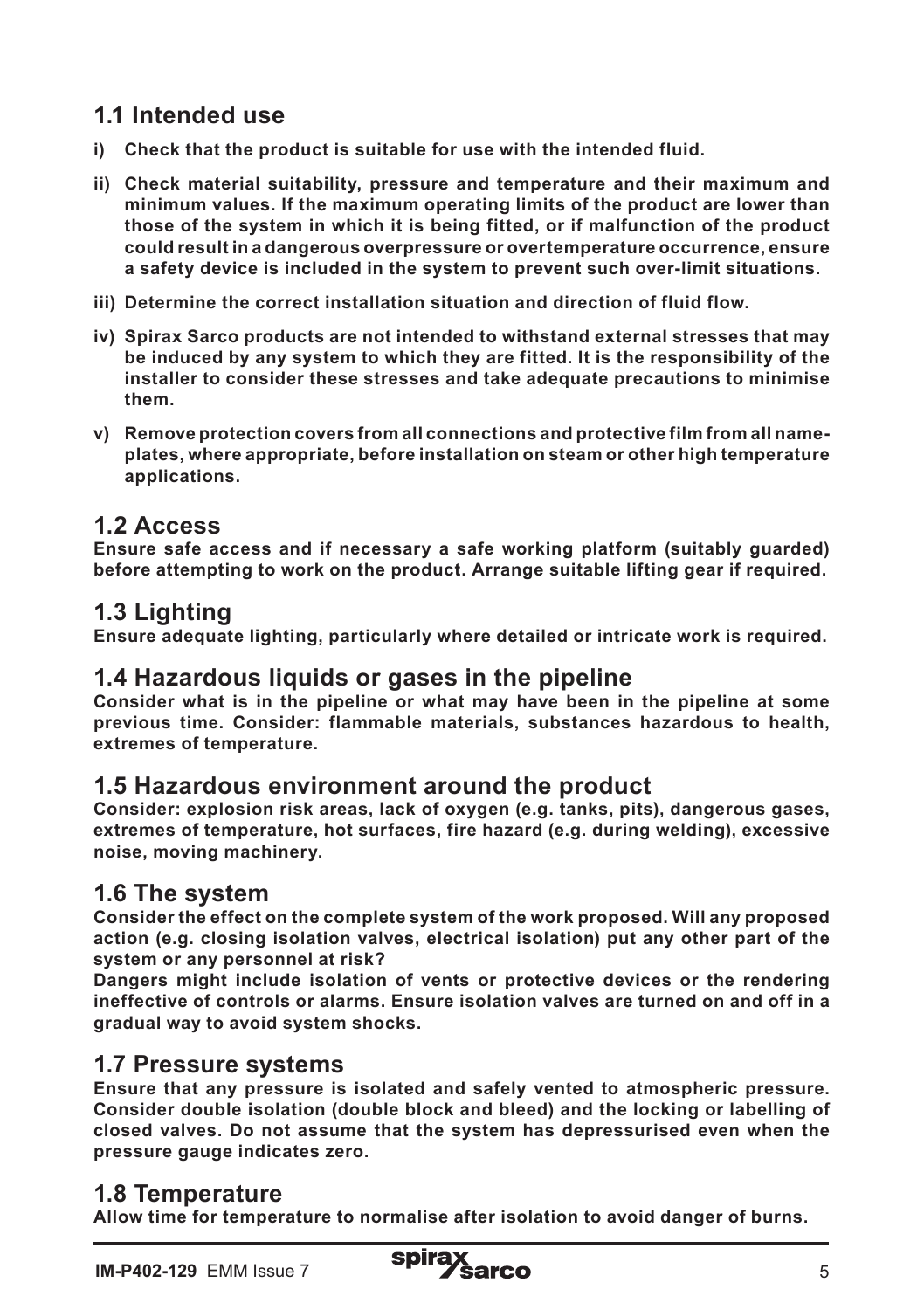## **1.9 Tools and consumables**

**Before starting work ensure that you have suitable tools and / or consumables available. Use only genuine Spirax Sarco replacement parts.**

### **1.10 Protective clothing**

**Consider whether you and / or others in the vicinity require any protective clothing to protect against the hazards of, for example, chemicals, high / low temperature, radiation, noise, falling objects, and dangers to eyes and face.**

## **1.11 Permits to work**

**All work must be carried out or be supervised by a suitably competent person. Installation and operating personnel should be trained in the correct use of the** 

**product according to the Installation and Maintenance Instructions. Where a formal 'permit to work' system is in force it must be complied with. Where there is no such system, it is recommended that a responsible person should know what work is going on and, where necessary, arrange to have an assistant whose primary responsibility is safety.**

**Post 'warning notices' if necessary.**

## **1.12 Handling**

**Manual handling of large and / or heavy products may present a risk of injury. Lifting, pushing, pulling, carrying or supporting a load by bodily force can cause injury particularly to the back. You are advised to assess the risks taking into account the task, the individual, the load and the working environment and use the appropriate handling method depending on the circumstances of the work being done.**

## **1.13 Residual hazards**

**In normal use the external surface of the product may be very hot. Many products are not self-draining. Take due care when dismantling or removing the product from an installation.**

## **1.14 Freezing**

**Provision must be made to protect products which are not self-draining against frost damage in environments where they may be exposed to temperatures below freezing point.**

## **1.15 Disposal**

**On disposal of the unit or component, appropriate precautions should be taken in accordance with Local / National regulations.**

**Unless otherwise stated in the Installation and Maintenance Instructions this product is recyclable and no ecological hazard is anticipated with its disposal providing due care is taken.**

## **1.16 Returning products**

**Customers and stockists are reminded that under EC Health, Safety and Environment Law, when returning products to Spirax Sarco they must provide information on any hazards and the precautions to be taken due to contamination residues or mechanical damage which may present a health, safety or environmental risk. This information must be provided in writing including Health and Safety data sheets relating to any substances identified as hazardous or potentially hazardous.**

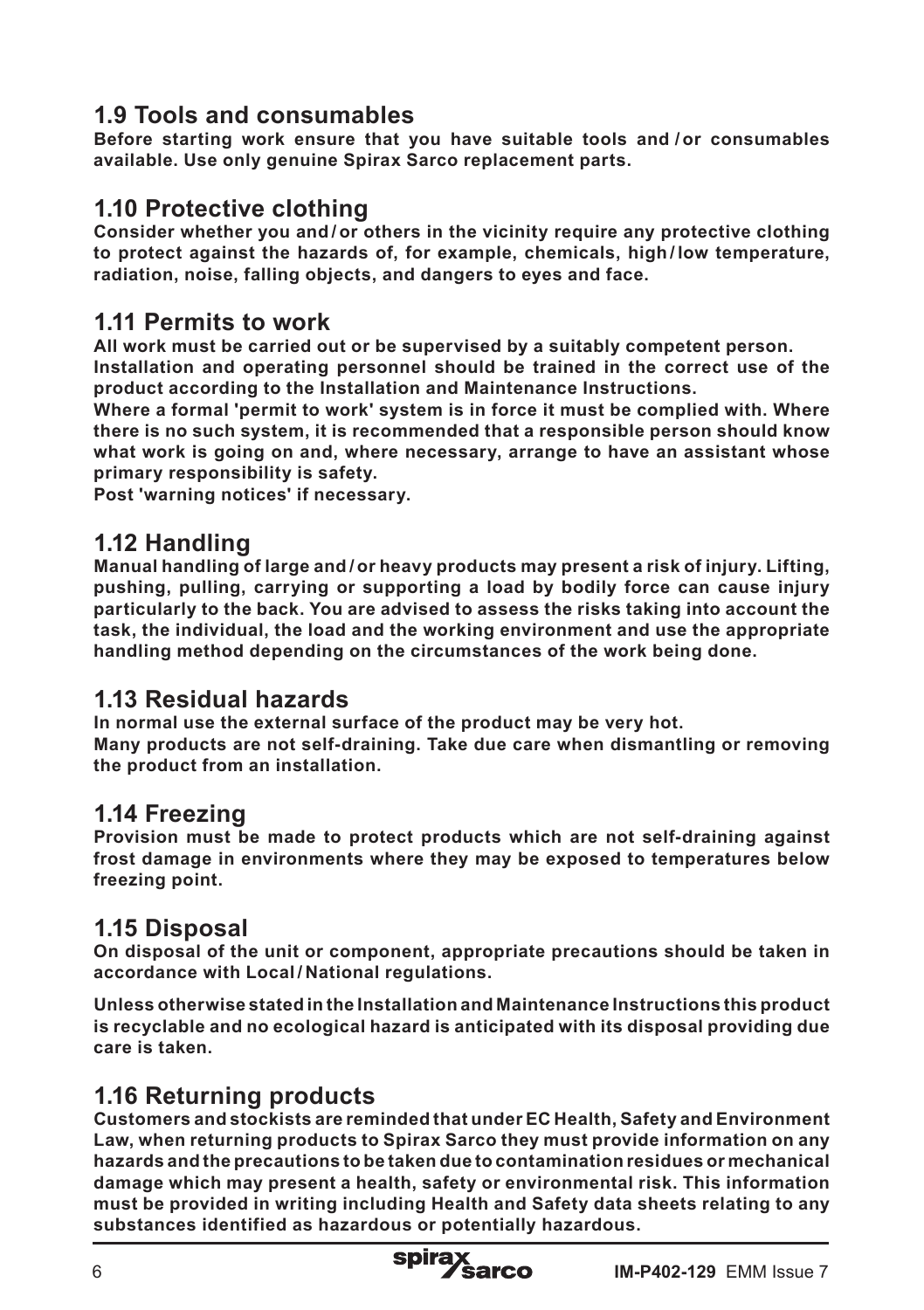## **2. User Instructions and delivery information**

**Certain computer programs contained in this product were developed by Spirax-Sarco Limited ("the Work(s)").**

**Copyright © Spirax-Sarco Limited 2017**

### **All rights reserved**

**Spirax-Sarco Limited grants the legal user of this product (or device) the right to use the Work(s) solely within the scope of the legitimate operation of the product (or device). No other right is granted under this licence. In particular and without prejudice to the generality of the foregoing, the Work(s) may not be used, sold, licensed, transferred, copied or reproduced in whole or in part or in any manner or form other than as expressly granted here without the prior written consent of Spirax-Sarco Limited.**

### **2.1 General description**



## **2.2 Front panel**

The front panel has a 3-digit LCD and a keypad.

## **2.3 Using the buttons**

Press the  $\mathbf{\Phi}$  button:

- To scroll through the menus.
- Press the **OK** button to enter commissioning mode (press and hold for five seconds).
- The  $\Omega$  button can be used to test the alarm relay and the external circuits.

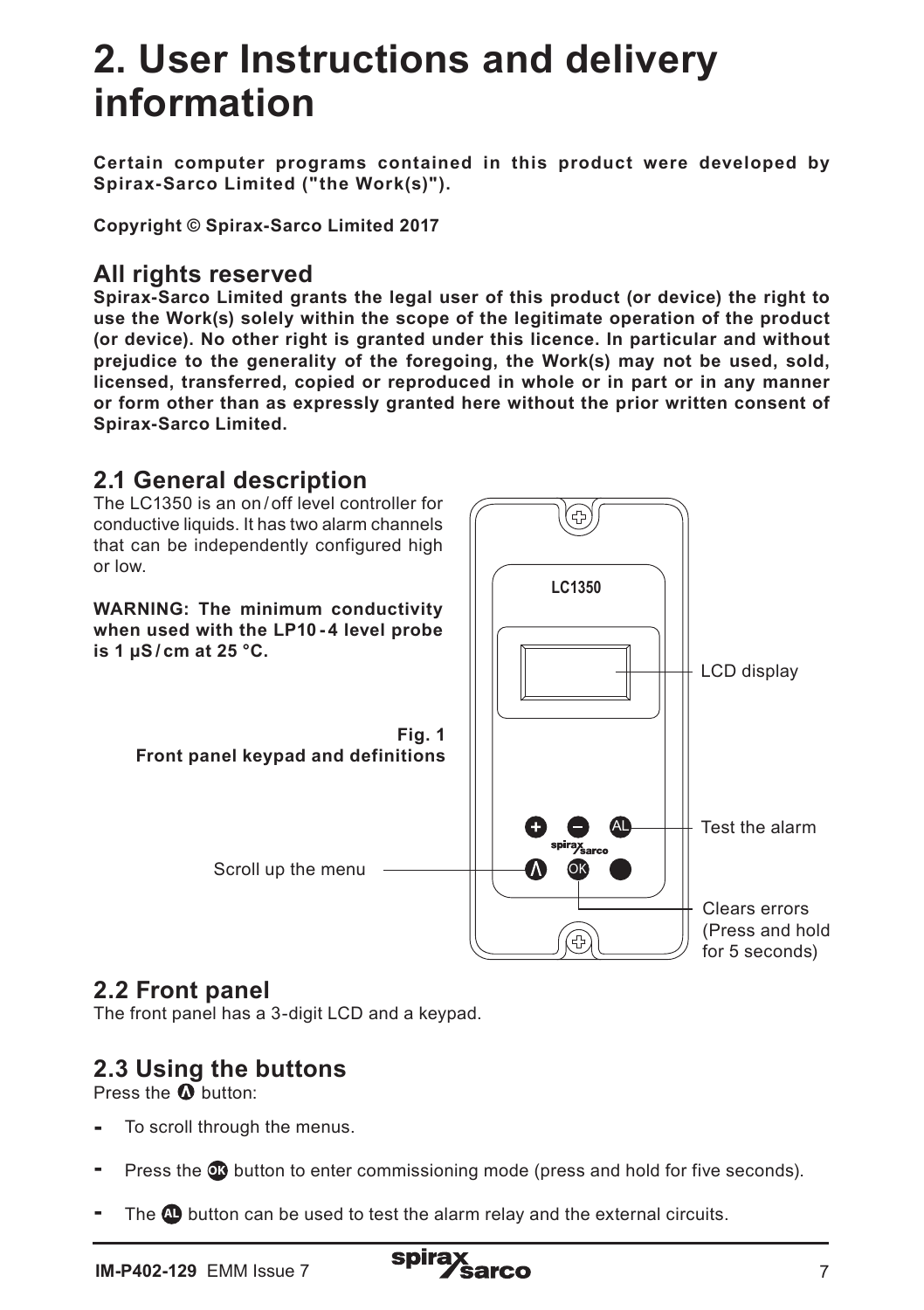## **2.4 LCD display**

Run mode is the normal working mode, and shows what the system is doing. It indicates whether:

- an alarm condition is present.
- the pump is operating (on / off control).

Moving segments show whether the water is rising or falling due to pump action. A single static segment indicates the pump is off. The top row of buttons is used to switch the pump on, or to test the alarm.

## **Alarm**



Indicates the alarm relay has been de-energised /released. **Note:** The pump status display is not shown if an alarm condition is present.



The operator is testing the alarm relay.



 $\int$  The level has exceeded the alarm level.

## **Water level rising – pumping in**

Pumping in mode, pump on - vessel filling.



The moving segment display shows that the level is rising.

## **Water level falling – pumping out**

Pumping out mode, pump on  $\sim$  vessel draining.

- PP- PI

The moving segment display shows that the level is falling.

## **Pump off**

Water level between pump on / pump off positions.



Segment does not move, or pump is not being used (oFF).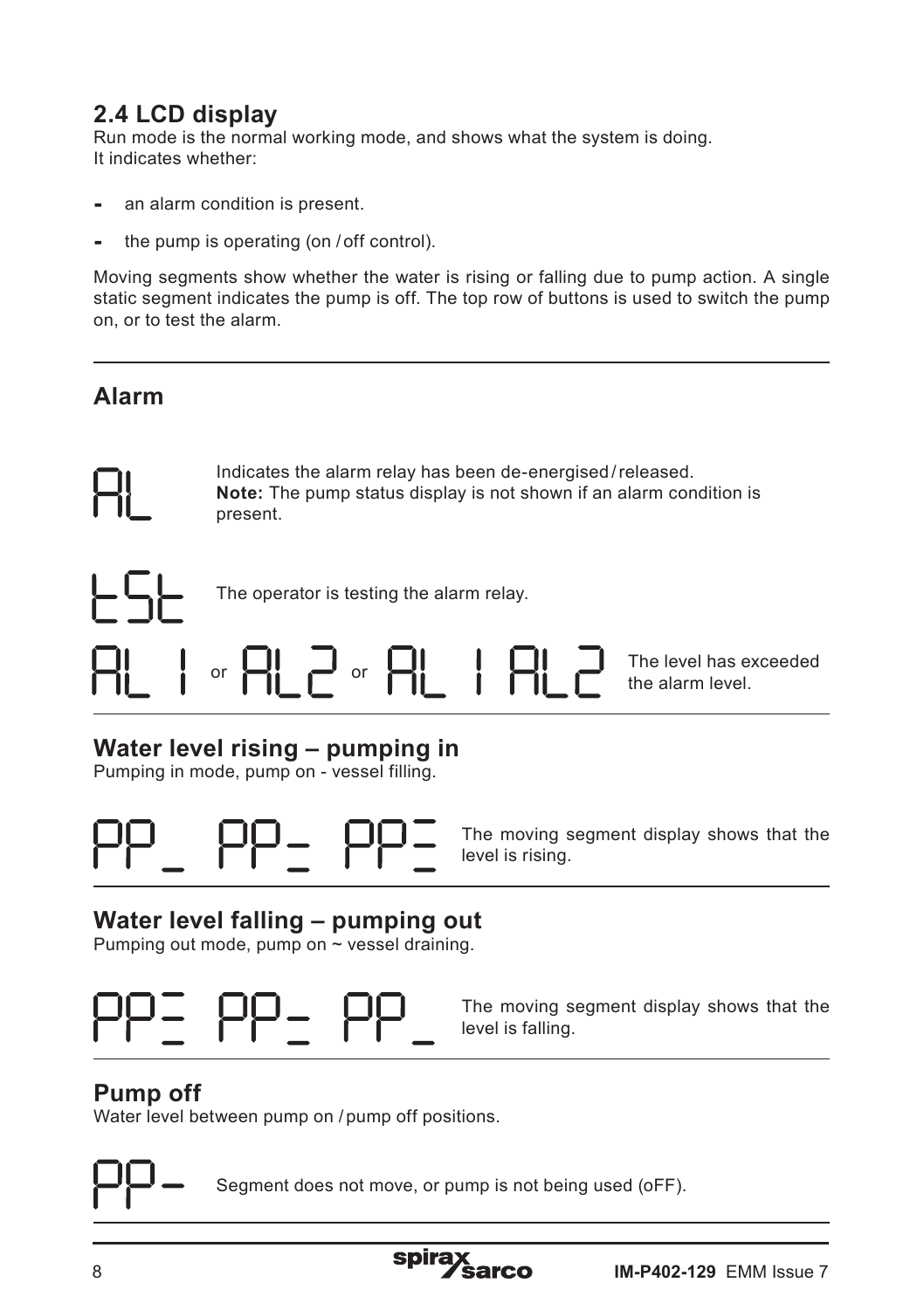## **2.5 View parameter mode**

Press the  $\Phi$  button in run mode to view and step through the parameters selected. Each parameter will remain on view for a further 2 minutes unless the button is pressed again.

### **2.6 Alarm / error display messages**

If an error occurs, an error menu 'ErX' will be displayed at the end of the parameter screens. Pressing and holding the **O** button for 3 seconds can clear a message and re-energize the alarm relay(s). If the cause has not been corrected, the same error message will reappear. If the error or alarm is of a latching type, only the message will disappear. The alarm relay will remain de-energised until the correct passcode is entered in the commissioning menu. If more than one error or alarm has occurred, the next message will appear (in priority order) after the previous one has been cleared. See Section 9 - Fault finding.

## **2.7 Equipment delivery, handling and storage**

#### **Factory shipment**

The product is tested, calibrated and inspected prior to shipment, to ensure reliable operation.

#### **Receipt of shipment**

Each carton should be inspected at the time of delivery for possible external damage. Any visible damage should be recorded immediately on the carrier's copy of the delivery slip.

Each carton should be unpacked carefully and its contents checked for damage. If it is found that some items have been damaged or are missing, notify Spirax Sarco immediately and provide full details. In addition, damage must be reported to the carrier with a request for their on-site inspection of the damaged item and its shipping carton.

#### **Storage**

If the product is to be stored for a period prior to installation, the environmental storage conditions should be at a temperature between 0 °C and 65 °C (32**°**F and 149**°**F), and between 10% and 90% relative humidity (non-condensing).

Before installing and connecting the power ensure there is no condensation within the unit.

#### **Operators instructions**

An alternative operator instruction manual, in place of this manual, for operating the equipment is required. This will avoid the commissioning menu passcode being disclosed to the operator.

The alarm reset passcode may optionally be disclosed if this is deemed necessary.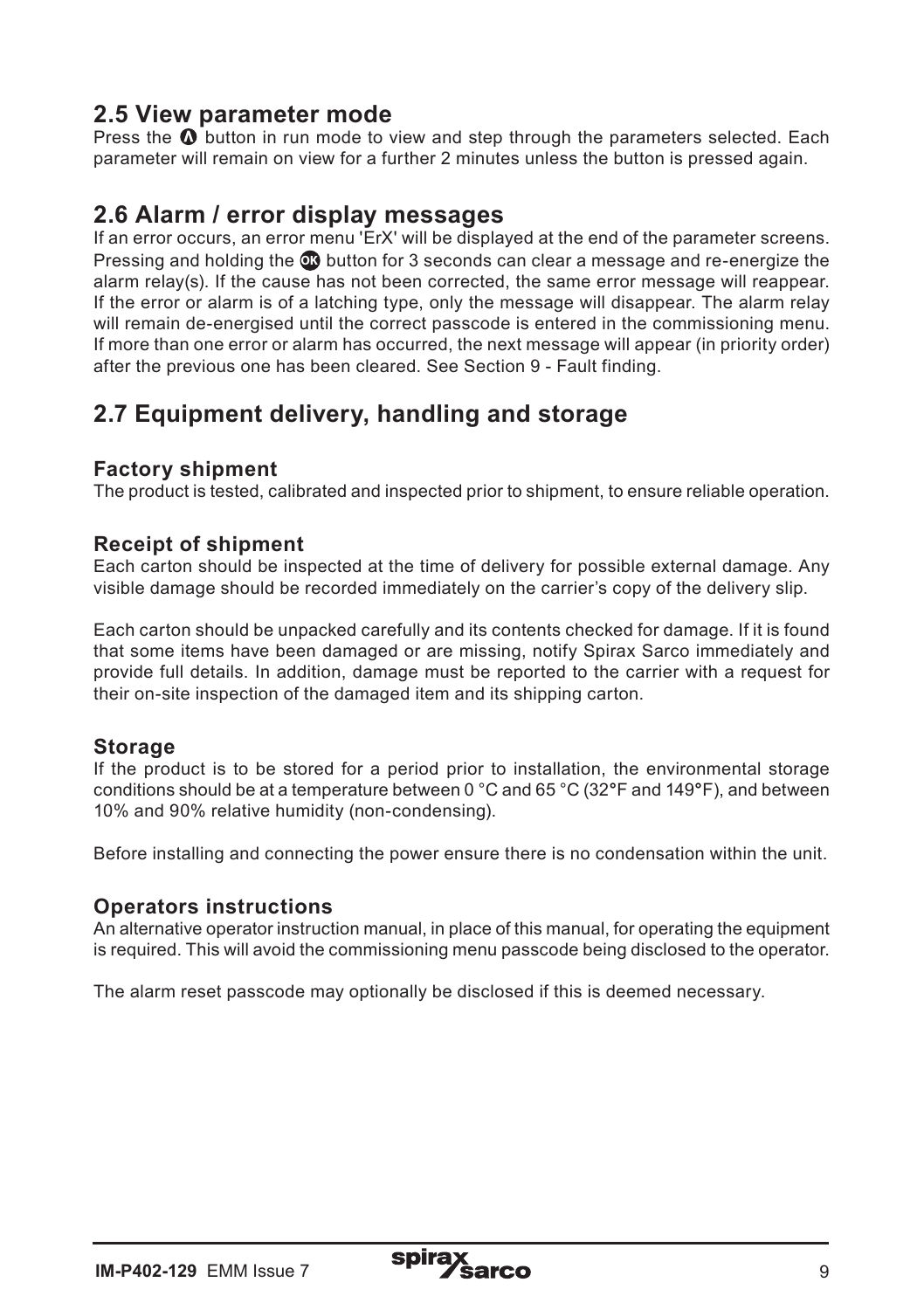# **3. System overview**

## **3.1 Function**

The LC1350 controls the water level of a boiler, tank or vessel, by operating a pump or solenoid. Two alarm channels are provided, and can be configured high or low.

The controller reacts to a change in probe conductivity (open / closed circuit) and energises / de-energises a relay. This action switches a pump or sounds an alarm.

## **3.2 Operation**

- Pump on/pump off control.
- **-** Two alarm outputs.

## **3.3 Inputs**

The product input options are:

- **-** High alarm or low alarm from a single conductivity probe.
- **-** Pump on / off control from two conductivity probes.

## **3.4 Other features**

Additional delays can be selected to increase the damping effect for turbulent conditions.

To prevent unwanted or inadvertent changes being made, all commissioning parameters are protected with a pass code.

The product can communicate via an infrared link between adjacent boiler house controllers (Spirax Sarco products only). It is designated as a slave unit only – see Section 7 –





'Communications'. **Note:** probes can be mounted in external chambers if boiler mounting is not possible.

**Fig. 2**

spira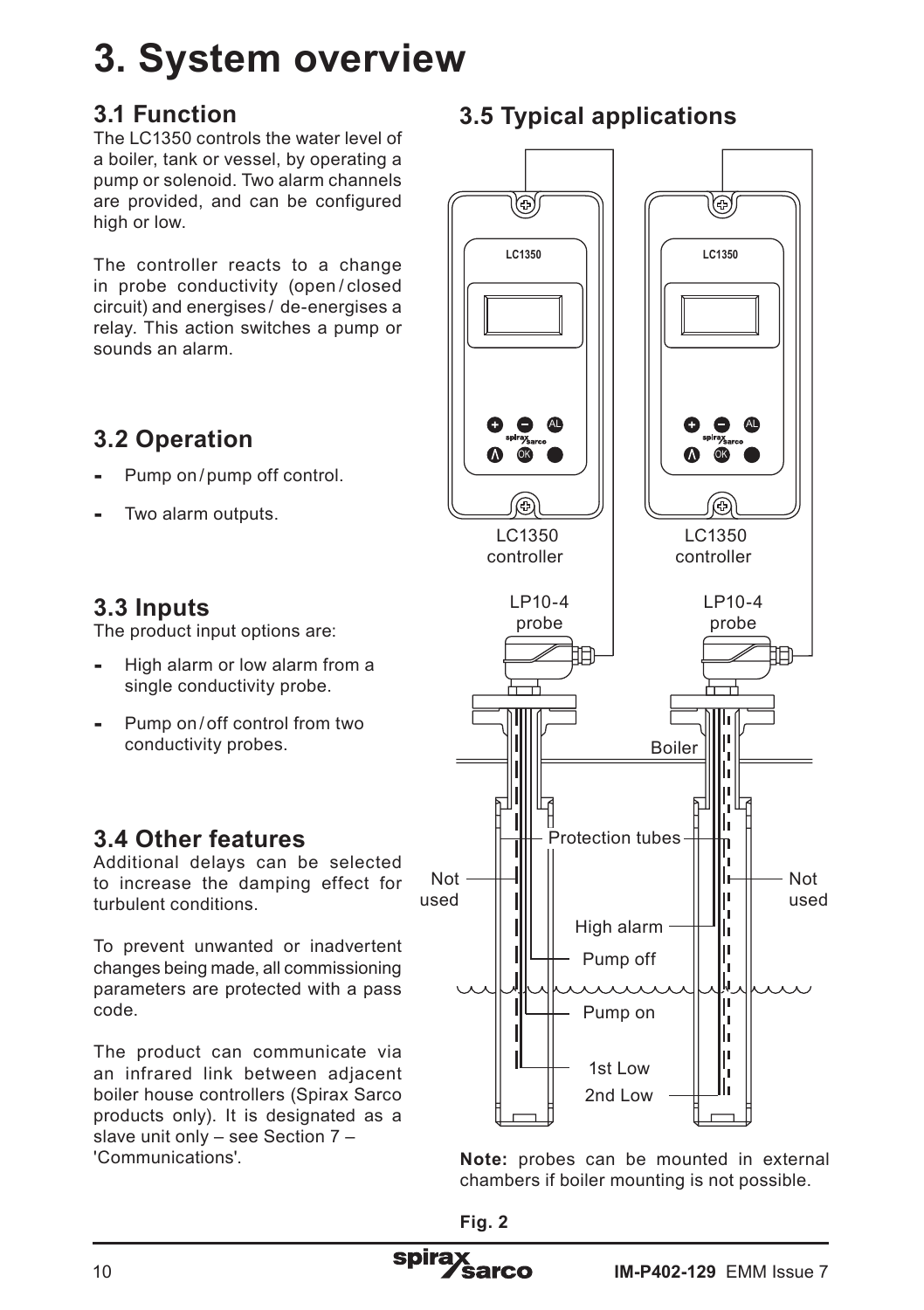## **4. Mechanical installation**

#### **Note: Read the 'Safety information' in Section 1 before installing the product.**

The product must be installed in a suitable industrial control panel or fireproof enclosure to provide impact and environmental protection. A minimum of IP54 (EN 60529) or Type 3, 3S, 4, 4X, 6, 6P and 13 (UL50/NEMA 250) is required. If installed in a harsh environment (conductive dust and / or wet conditions), extra protection is required.

During installation or maintenance, the rear of the product **must** be protected from environmental pollutants entering the product. Alternatively, the tasks can be performed in a dry clean environment.

**Caution 1: The product must only be installed in the vertical orientation.**

**Caution 2: Do not cover or obstruct the infrared beam between products.**

**Ensure that the display can be easily read by the operator.**

**Warning: The boiler control panel or enclosure doors must be kept closed at all times unless installation or maintenance work is being carried out.**

#### **4.1 Environmental conditions**

Install the product in an environment that minimises the effects of heat, vibration, shock and electrical interference (see Section 1 - 'Safety information').

**Do not install the product outdoors without additional weather protection.**

**Do not attempt to open the product** - **it is sealed and has no replaceable parts or internal switches.**

### **4.2 Installation on a DIN rail**

The product is provided with a clip and a set of self-tapping screws to secure it to a 35 mm DIN rail. On the rear of the enclosure, two sets of holes are provided to give two height positions. The clip can be adjusted to give further positions. Locate the clip onto one set of holes and secure it using the two screws provided. Ensure the spring clip is fully engaged with the rail.

**Warning: Only use the screws provided with the product.**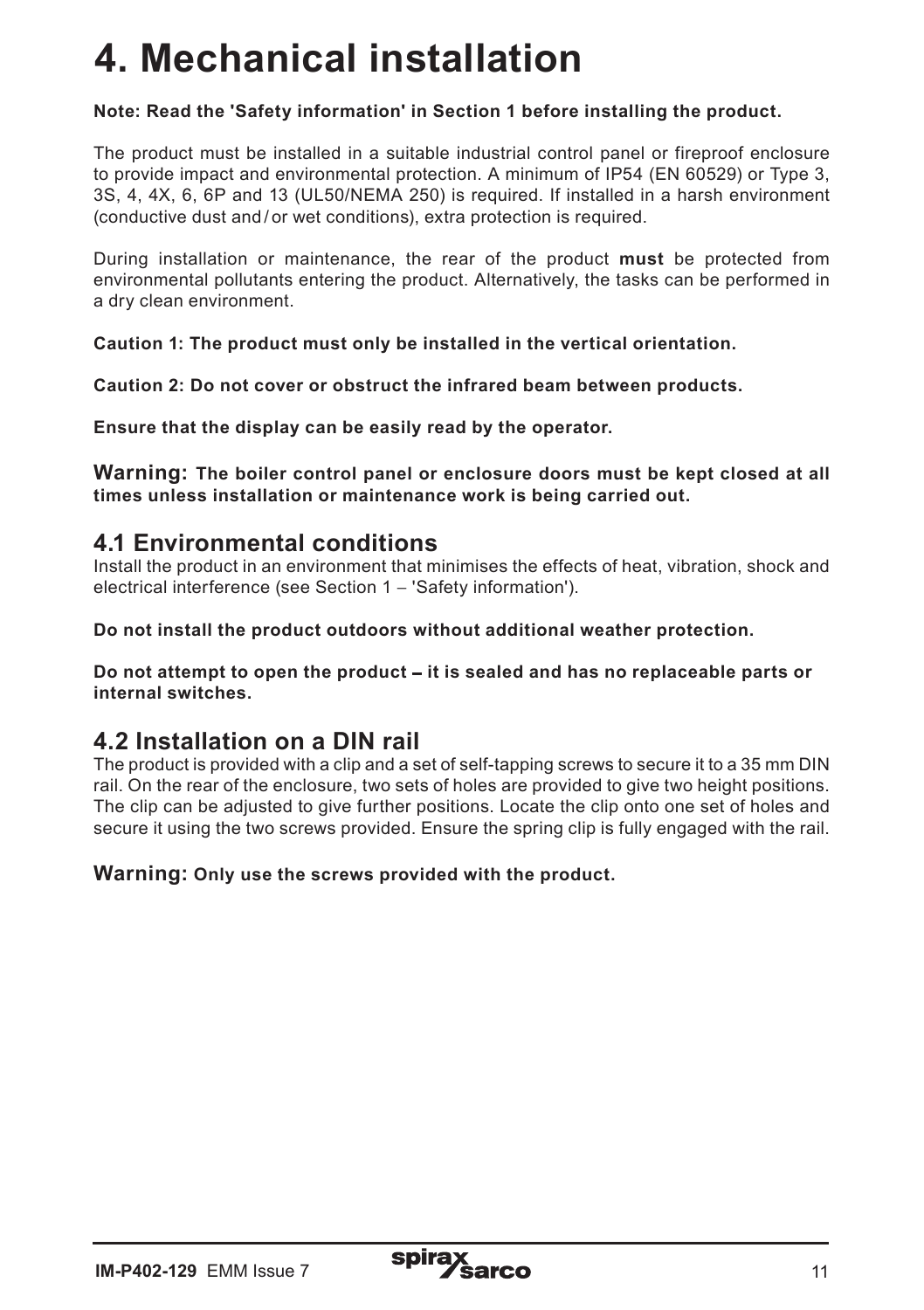## **4.3 Installation on a chassis plate:**

- Drill holes in chassis plate as shown in Figure 3.
- Fit unit to chassis plate and secure with 2 screws, nuts and washers, using the slots provided at the top and bottom of the case.

#### **Warning: Do not drill the product case or use self-tapping screws.**

### **4.4 Installation in a panel cutout:**

(Minimum panel thickness 1 mm if the bezel is used).

- The product has integral threaded inserts (M4 x 0.7) at the top and bottom of the front panel.
- Two M4 x 25 mm screws are provided, together with fibre washers and a bezel.



### **Warning:**

**Do not use screws over 25 mm in length - danger of electric shock.**

- Cut the panel to the dimensions given in Figure 3. Drill the screw holes in the panel in the positions indicated.
- Remove the backing from the gasket supplied and apply to front face of the product.
- The bezel can be used to enhance the appearance of the panel cutout. If required, fit this to the outside of the panel.
- Fit the unit from the rear of the panel, and secure using the screws, washers (and bezel) provided.
- Tighten the M4 screws to 1.0 1.2 Nm.

**Warning: Do not drill the product case or use self-tapping screws.** 

#### **Fixing template cutout notes:**

- Solid line indicates cutout required for panel mounting.
- Broken line indicates product outline.
- A minimum gap of 15 mm between units must be provided for product cooling.
- Mounting hole dimensions are the same for both panel and wall mounting.

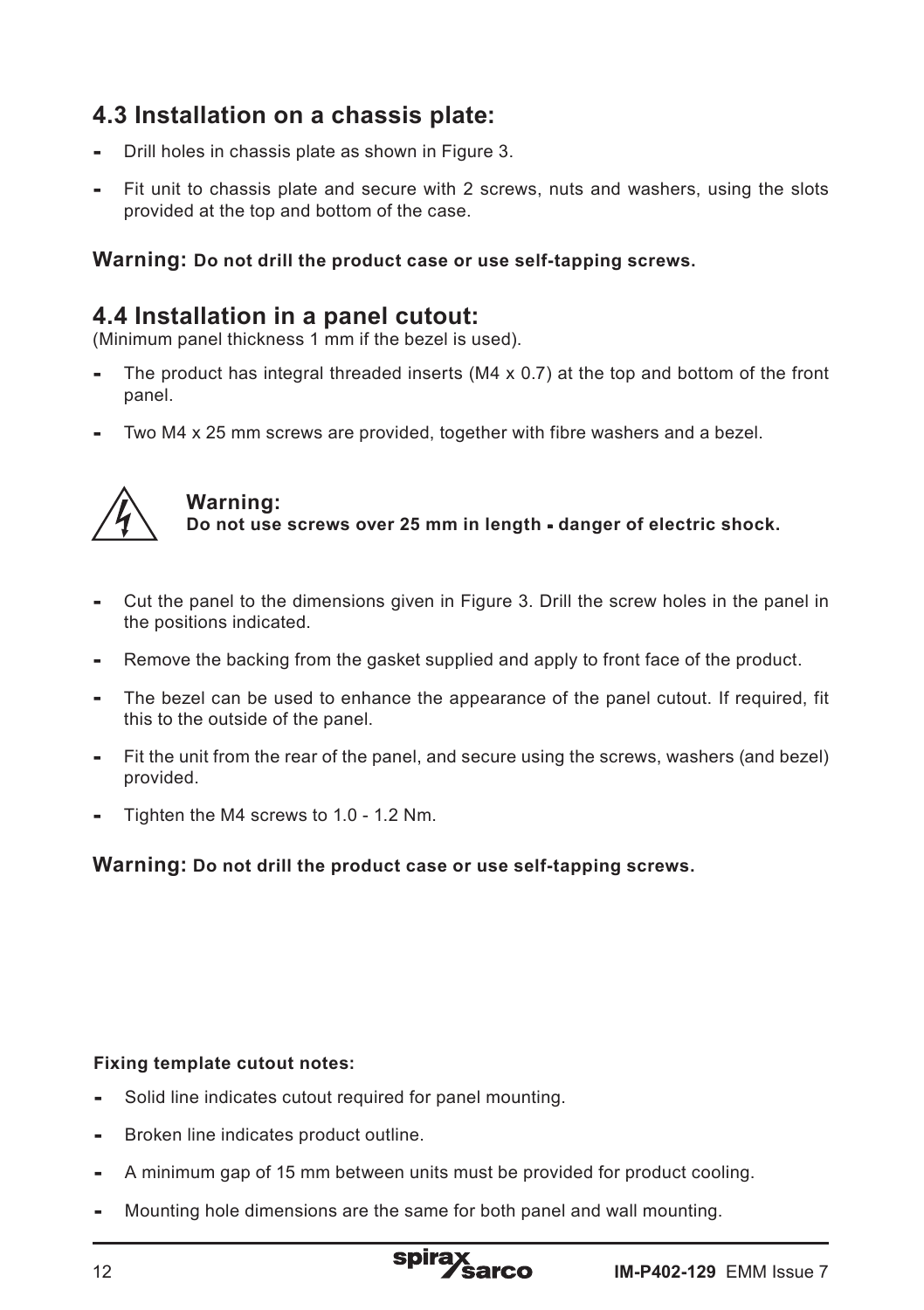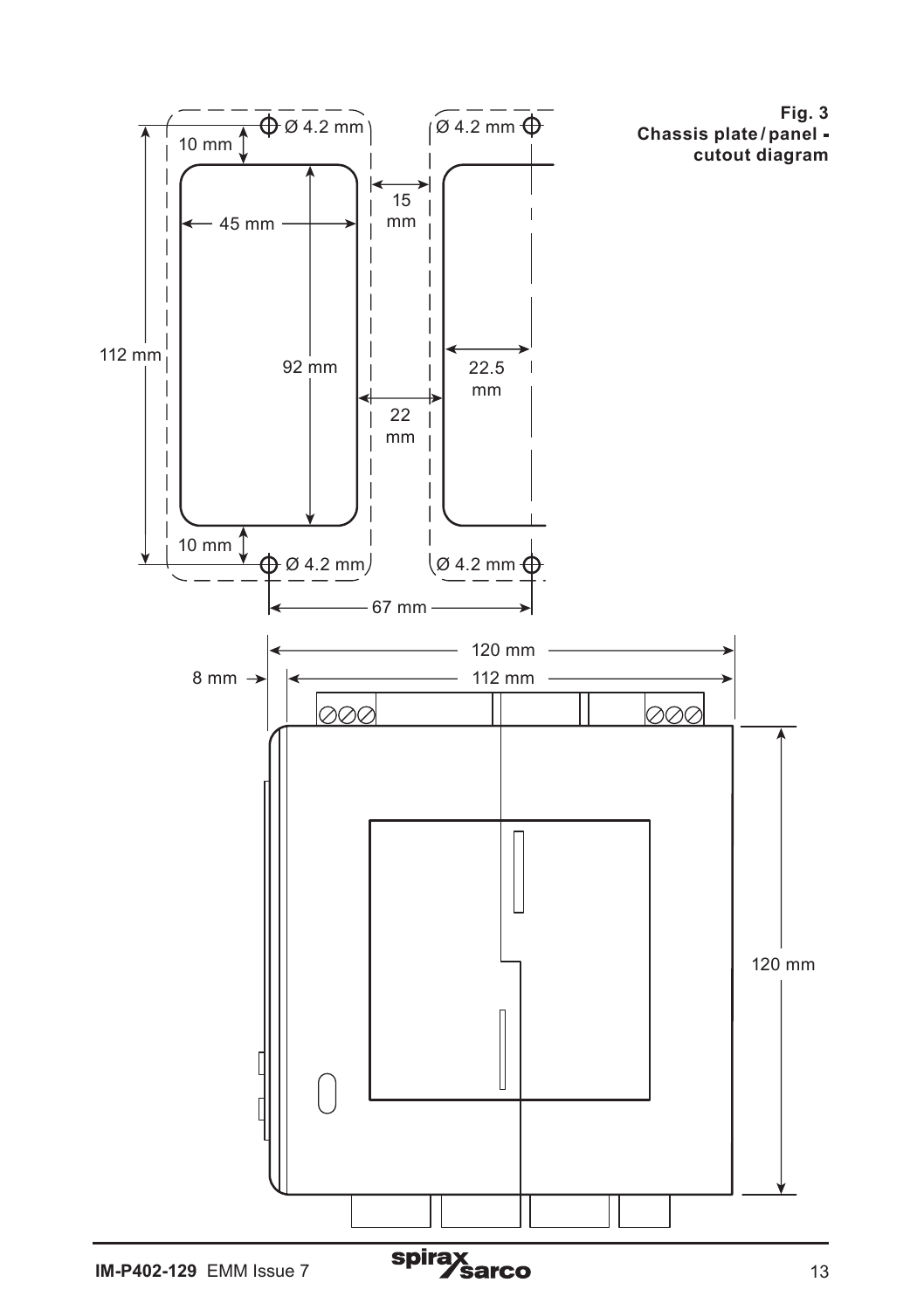## **5. Electrical installation**

**Note: Before installing read the 'Safety Information' in Section 1.**



#### **Warning:**

**Isolate the mains supply before touching any of the wiring terminals as these may be wired to hazardous voltages.**

**Use only the connectors supplied with the product, or spares obtained from Spirax Sarco Limited. Use of different connectors may compromise product safety and approvals. Ensure there is no condensation within the unit before installing and connecting the power.**

**Connecting the mains supply incorrectly can cause damage and may compromise safety.**

## **5.1 General wiring notes**

Every effort has been made during the design of the product to ensure the safety of the user but the following precautions must be observed:

- **1.** Maintenance personnel must be suitably qualified to work with equipment having hazardous live voltages.
- **2.** Ensure correct installation. Safety may be compromised if the installation of the product is not carried out as specified in this IMI.
- **3.** The design of the product relies on the building installation for overcurrent protection and primary isolation.
- **4.** Overcurrent protection devices rated at 3 amps must be included in all phase conductors of the installation wiring. If overcurrent protection is included in both supply wires then the operation of one must also cause the operation of the other. Refer to IEC 60364 (Electrical Installations of Buildings) or National or Local standards for full details of requirements for overcurrent protection.
- **5.** A 3 A quick-blow overcurrent protection device must be fitted to the relay circuit(s).
- **6.** Relay contacts must be supplied on the same phase as the mains supply.
- **7.** The product is designed as an installation category III product.
- **8.** Install wiring in accordance with:
	- IEC 60364 Low-voltage electrical installations.
	- **-** EN 50156 Electrical Equipment for furnaces and ancillary equipment.
	- **-** BS 6739 Instrumentation in Process Control Systems: Installation design and

practice or local equivalent.

**-** National and Local Electrical Code (NEC) or Canadian code (CEC) for the US and Canadian markets. Note; use NEC Class 1 wire with a temperature rating greater than 75 °C. If the cable is to be exposed to a higher temperature, then a higher temperature rating needs to be selected.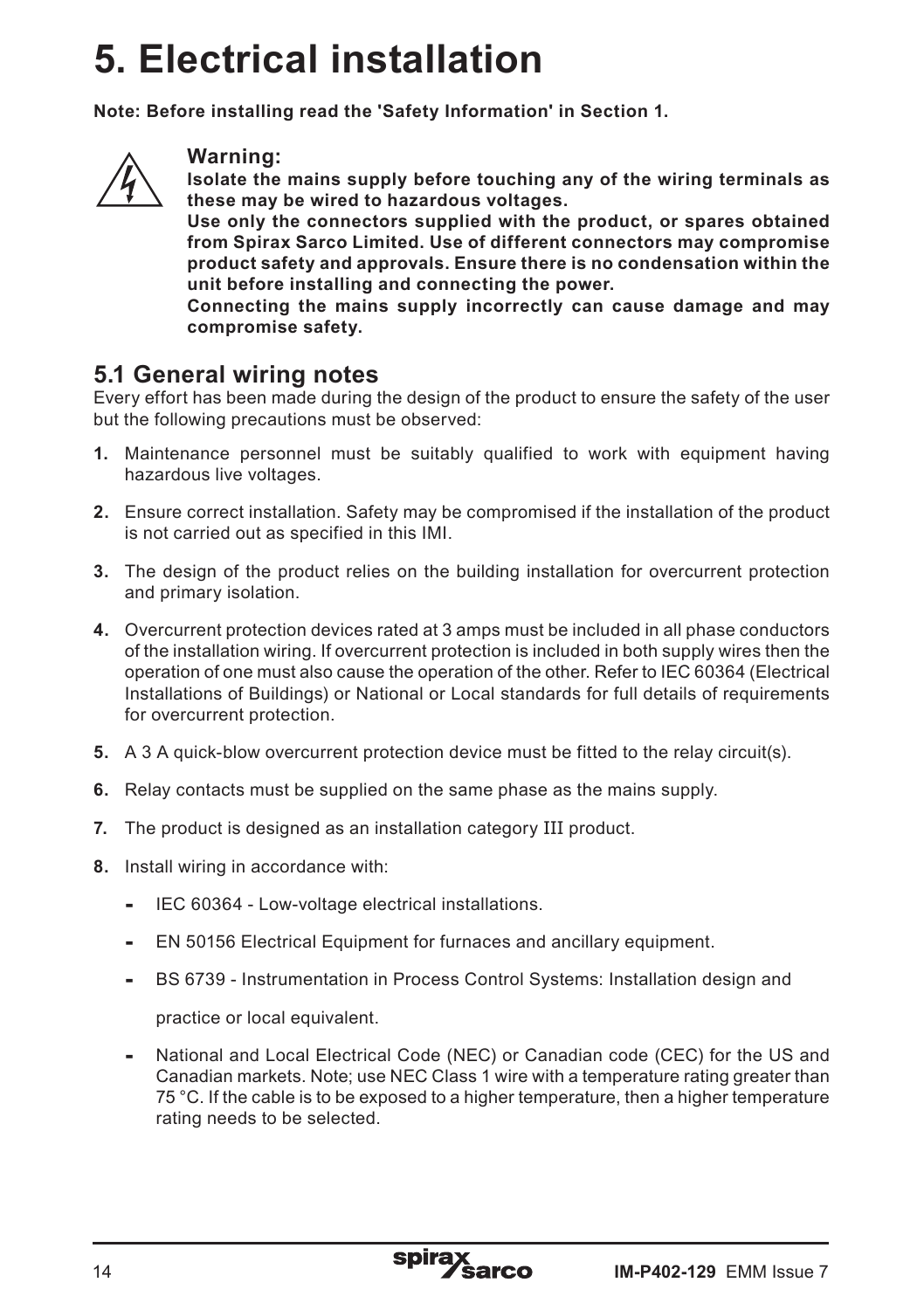- **9.** It is important that the cable screens are connected as shown in order to comply with the electromagnetic compatibility requirements.
- **10.** All external circuits must meet and maintain the requirements of double /reinforced installation as stated in IEC 60364 or equivalent.
- **11.** Additional protection must be provided to prevent accessible parts (e.g. signal circuits) from becoming Hazardous Live if a wire or screw is accidentally loosened or freed. Ensure all wires are secured to at least one other wire from the same circuit. The attachment must be as close to the terminal block as possible but must not apply undue stress on the connection. Example: Use a cable tie to secure the live and neutral wire together. If one wire becomes loose the other wire will prevent it from touching accessible parts.
- **12.** A disconnecting device (switch or circuit breaker) must be included in the building installation. It must:
	- **-** Have a rating with sufficient breaking capacity.
	- **-** Be in close proximity to the equipment, within easy reach of the operator, but not fitted in a position that makes it difficult to operate.
	- **-** Disconnect all phase conductors.
	- **-** Be marked as the disconnecting device for the product.
	- **-** Not interrupt a protective earth conductor.
	- **-** Not be incorporated into a mains supply cord.
	- **-** Comply with the requirements for a disconnecting device specified in IEC 60947-1 (Specification for low-voltage switchgear and control gear - General rules) and IEC 60947-3 (Switches, disconnectors, switch-disconnectors and fusecombination units).
- **13.** See Section 10 'Technical information' for terminal and cable specification.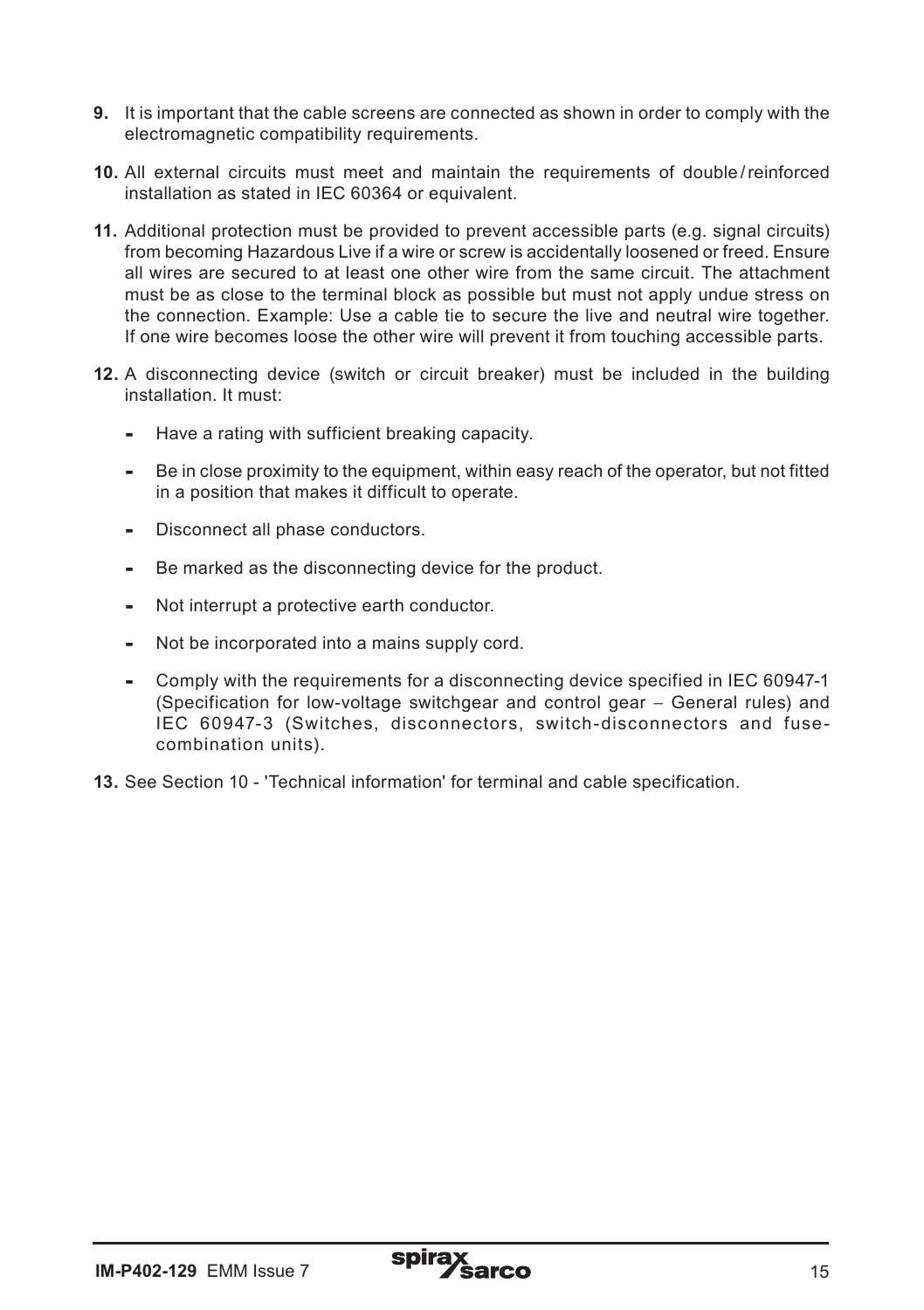## **5.2 Mains wiring notes:**

- **1.** Read Section 5.1 before attempting to wire the supply to the product.
- **2.** The wiring connections are identified on the terminal plugs.
- **3.** Fuses should be fitted in all live conductors (see Figures 4 and 5).
- **4.** Double or reinforced insulation must be maintained between:
	- **-** Hazardous live conductors (mains and relays circuits) and
	- **-** Safety extra low voltages (All other components/ connectors/ conductors).
- **5.** The wiring diagrams show relays and switches in the **Power Off** position.





Disconnect device conforming to IEC 60947-1 and IEC 60947-3

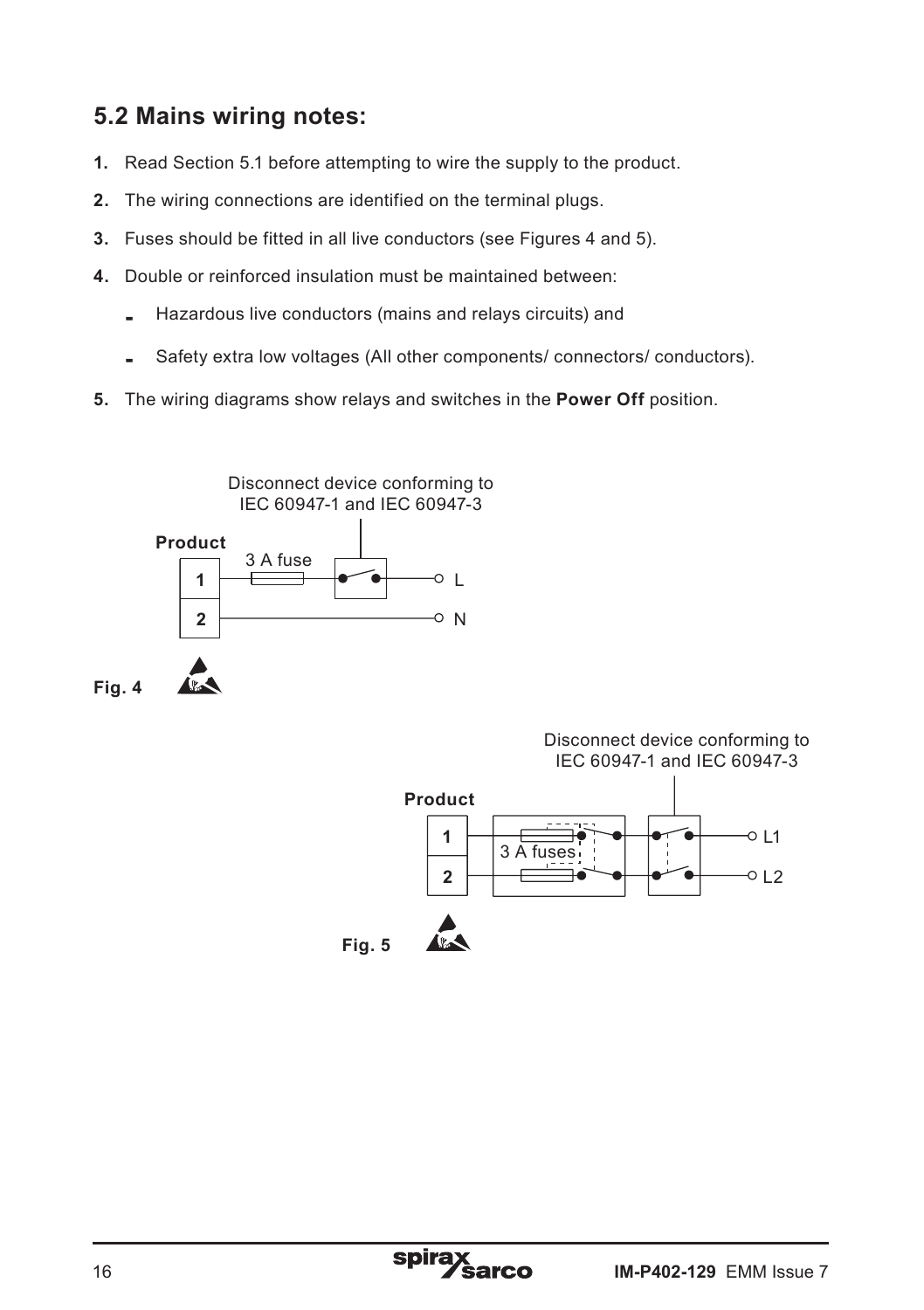



**Fig. 6 Mains circuit**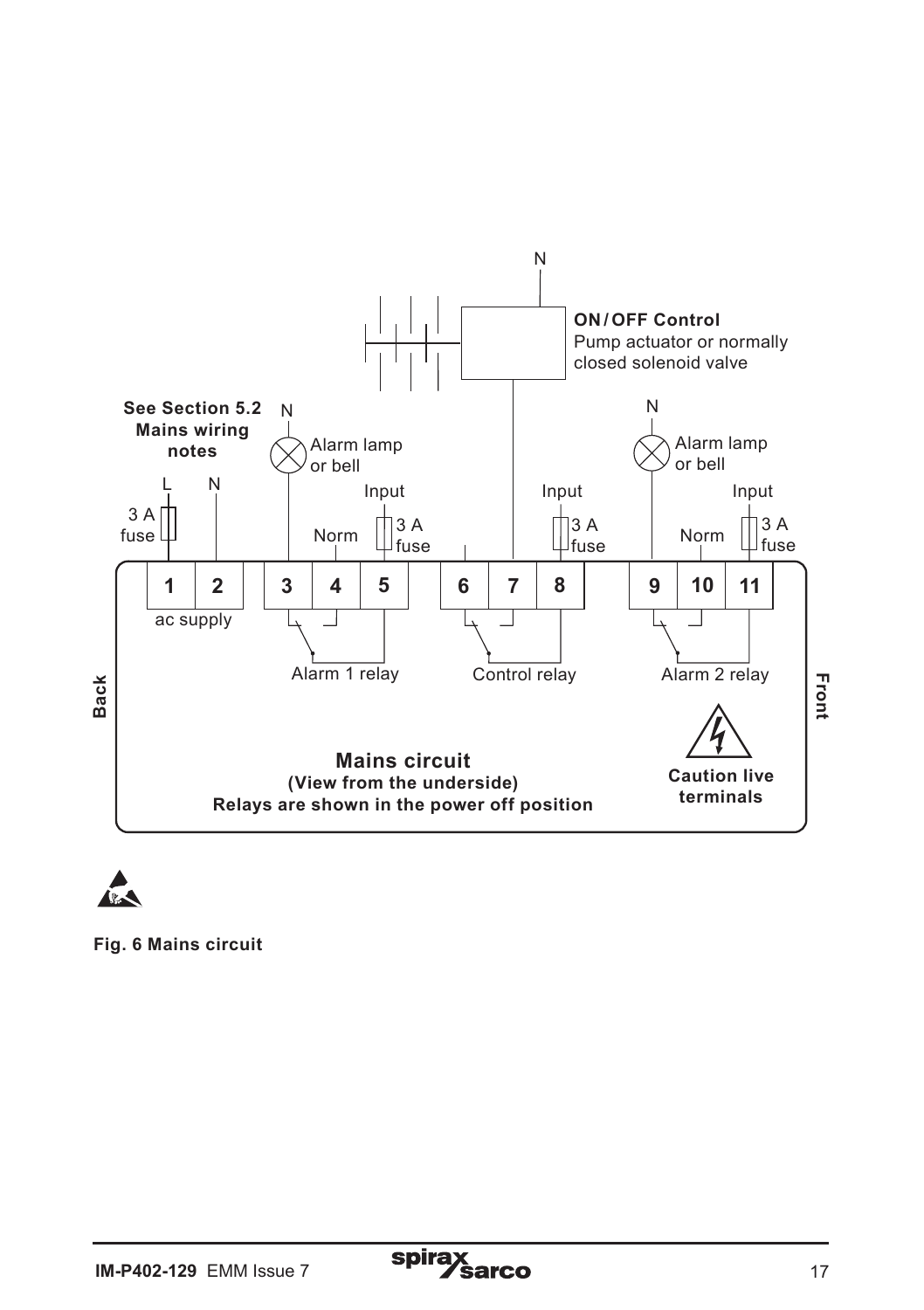## **5.3 Signal wiring notes**

An earth current loop is created if a wire or screen is connected between two earth points that are at different potential (voltage). If the wiring diagram is followed correctly, the screen will only be connected to the earth at one end.

#### **The earth terminal is a functional earth rather than a protective earth.**

A protective earth provides protection from electric shock under a single fault condition. This product has double insulation and therefore does not require a protective earth. A functional earth is used in order for the product to operate. In this application, the earth is used as a sink or drain for any electrical interference. The earth terminal must be connected to a local earth in order to conform to the EMC directive.

#### **Warning:**

The earth lead is internally connected to the probe body and therefore earthed via the NPT or BSP thread. Do not connect this earth pin to other earths.

## **5.4 Probe wiring**

The maximum cable length for all transducers is 100 m (328 ft).



**Fig. 7 Signal circuit LP31**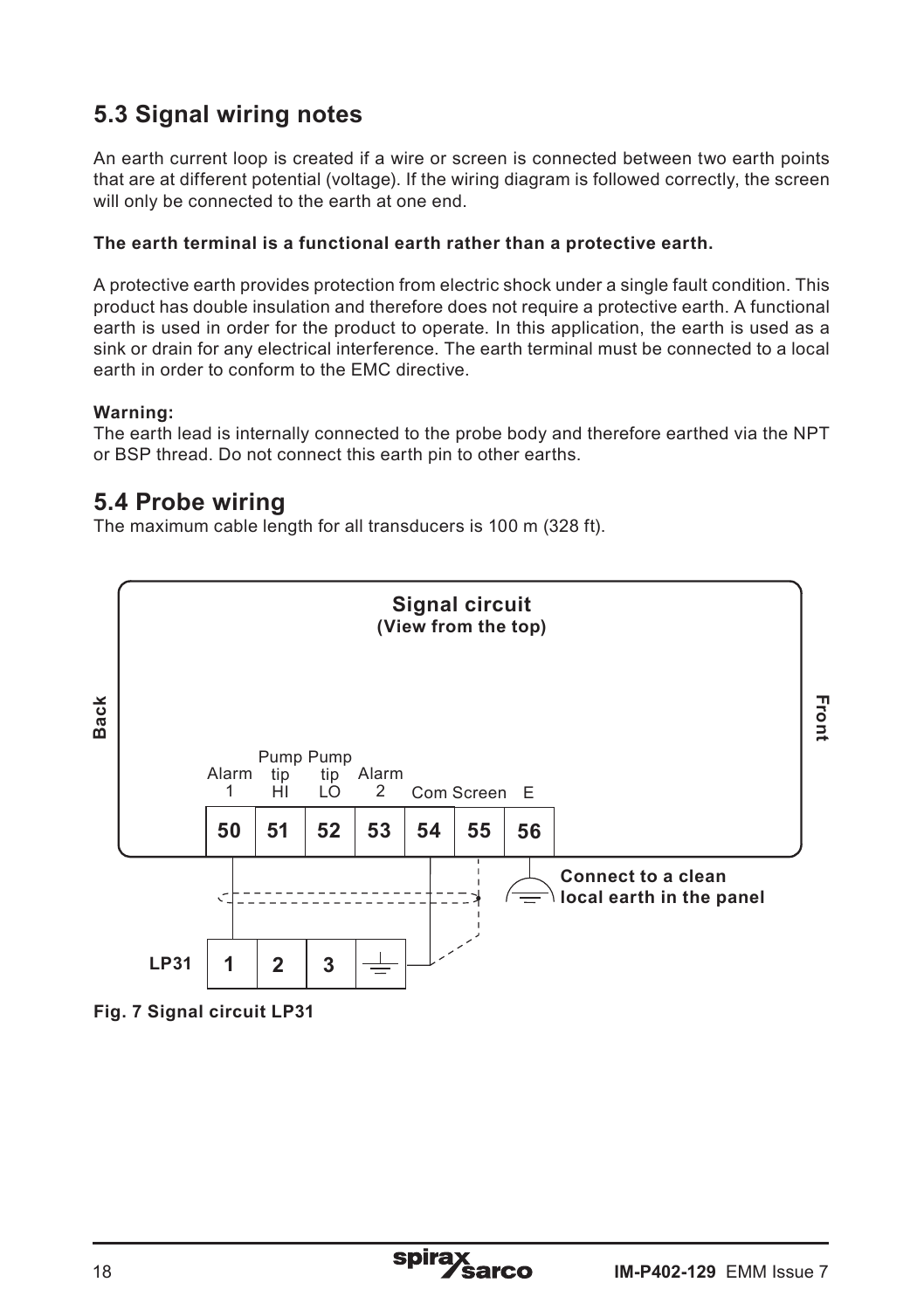

**Fig. 8 Signal circuit LP10-4 - Pumping-in with one high alarm and one low alarm**



**Fig. 9 LP10-4 - Pumping in with two low alarms**





**Fig. 10 LP10-4 - Pumping out with two high alarms**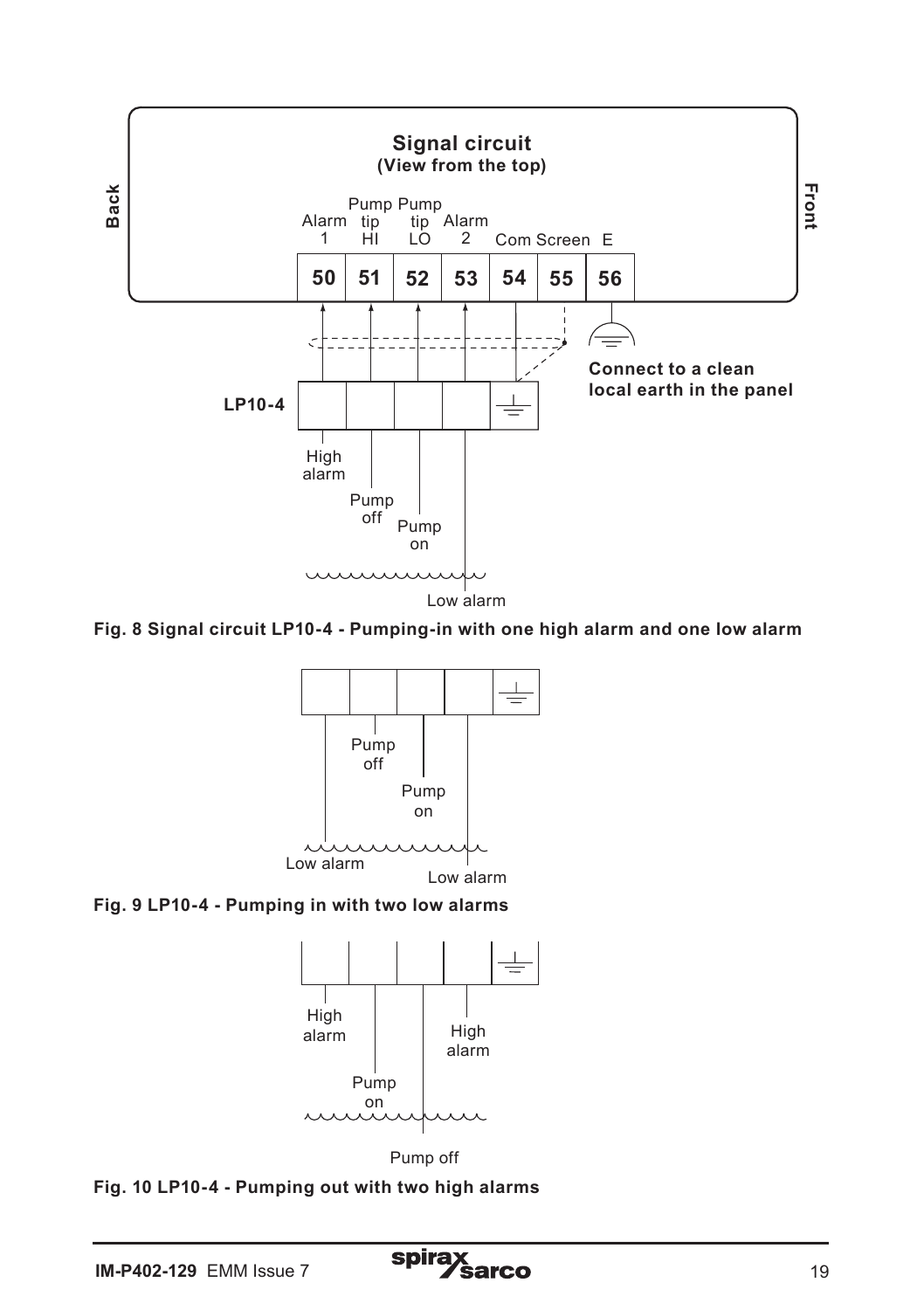## **5.5 Optional external test switch wiring diagram**

If an external test switch is required, it is possible to wire in a panel mounted switch as shown in Figure 11. For high alarm a Normally Open (NO) switch is used to connect the tip to the probe body. For low alarm a Normally Closed (NC) switch is used to disconnect the probe tip from the controller. In order to prevent continuous alarms a spring-loaded, or a key operated switch is recommended.



**Note:**

Do not connect terminal 55 to any other earth.

Ensure resistance from the probe body to the pipework/boiler shell is less 1 ohm. E = Functional earth. Connect these pins to earth local to the panel.

#### **Fig. 11 Signal circuit LP10-4 - Pumping-in with one high and one low alarm**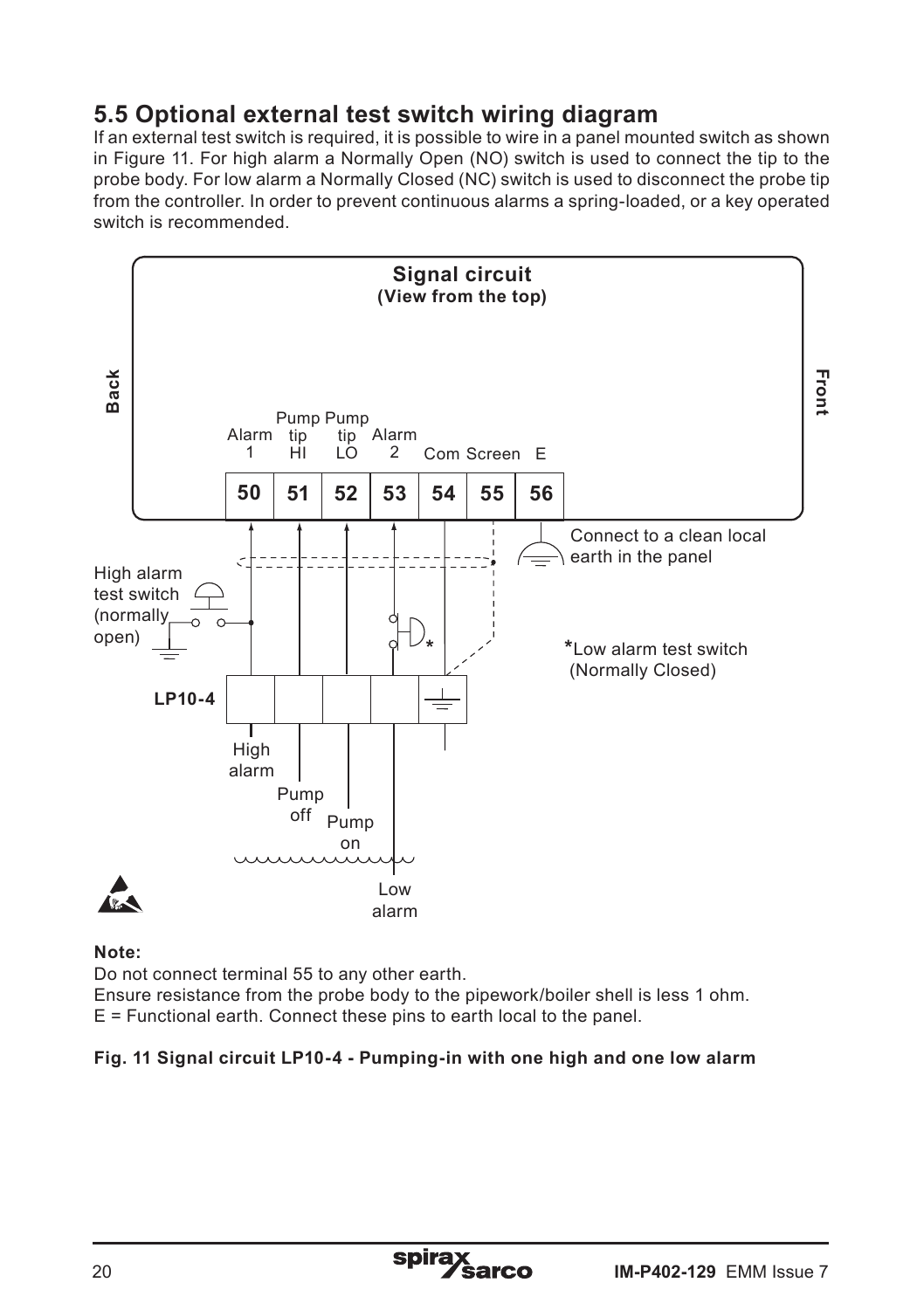## **6. Commissioning**

## **6.1 General information**

All commissioning for the product is carried out via the front panel.

**Warning: On entering the commissioning mode the product will cease normal control. The control relay will switch off the pump. For safety, the alarm relay will continue to operate as normal. To regain normal control, return to the run menu by selecting end.** 

**Warning: If during commissioning, the buttons are not pressed for over 5 minutes, the controller will revert to run mode and an error will be displayed. If the commissioning was incomplete the controller may not provide the correct control.**



**Fig. 12 Display screen and keypad**

## **6.2 The product has no battery**

The programmed settings are held in non-volatile memory (flash) and are written to after changing a parameter and pressing the **OC** button.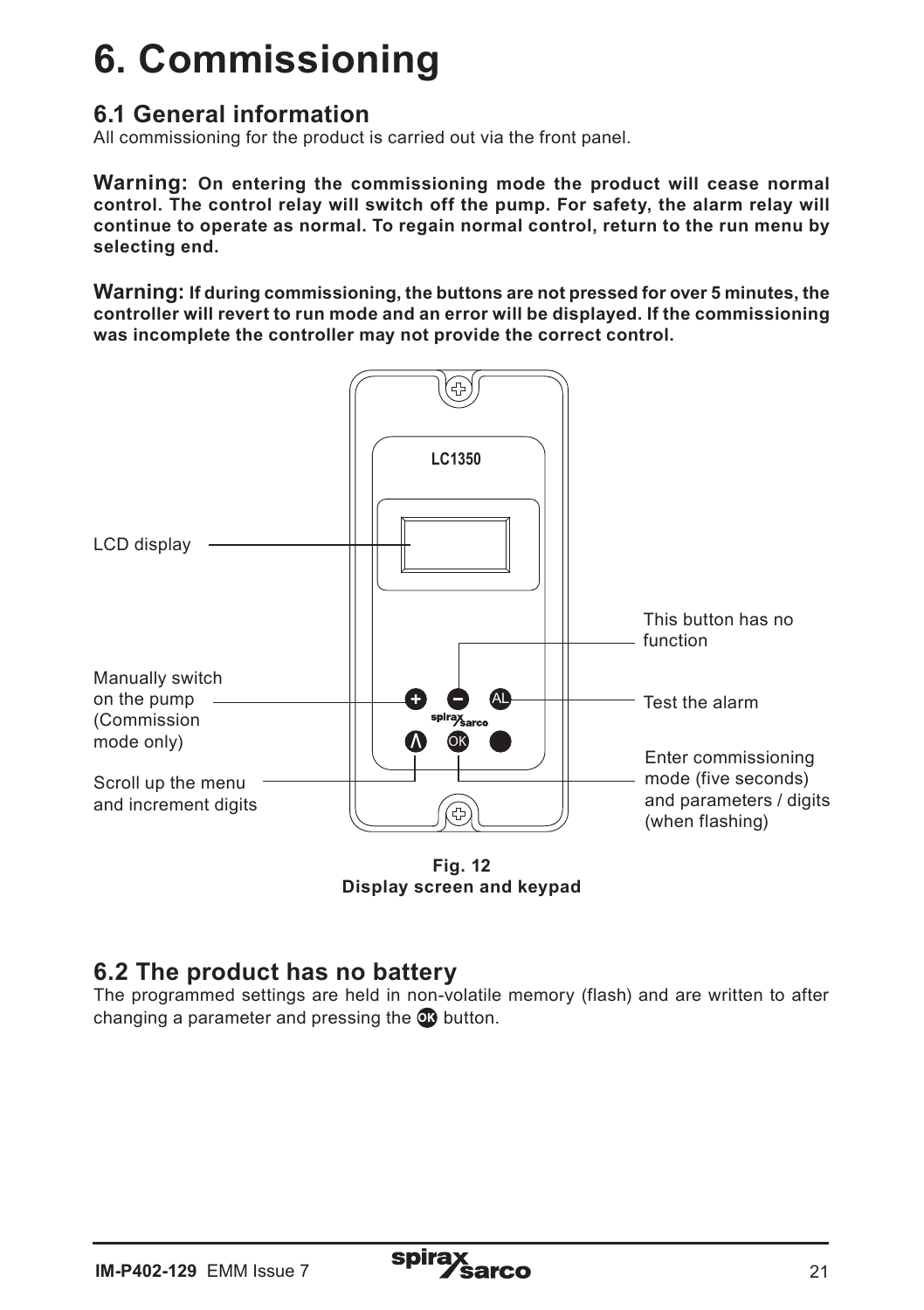## **6.3 Commissioning - Full**

#### **Warning**

**It is essential that you comply with National / Local regulations and Guidance notes, and the boiler manufacturers' recommendations. It is imperative that the settings you have accepted will allow the boiler to operate in a safe manner.**

Enter commissioning as stated in Section 2, and follow Section 6.3.1 'Main menu structure' to make the changes required.

#### **6.3.1 Main menu structure**



Once in the Commissioning mode, Press the  $\Omega$  button:

- **-** to scroll through the menus.
- **-** to increase digits when in a menu.

Press the **OB** button to enter a menu choice (select a parameter or digit) and shift right, onto the next digit.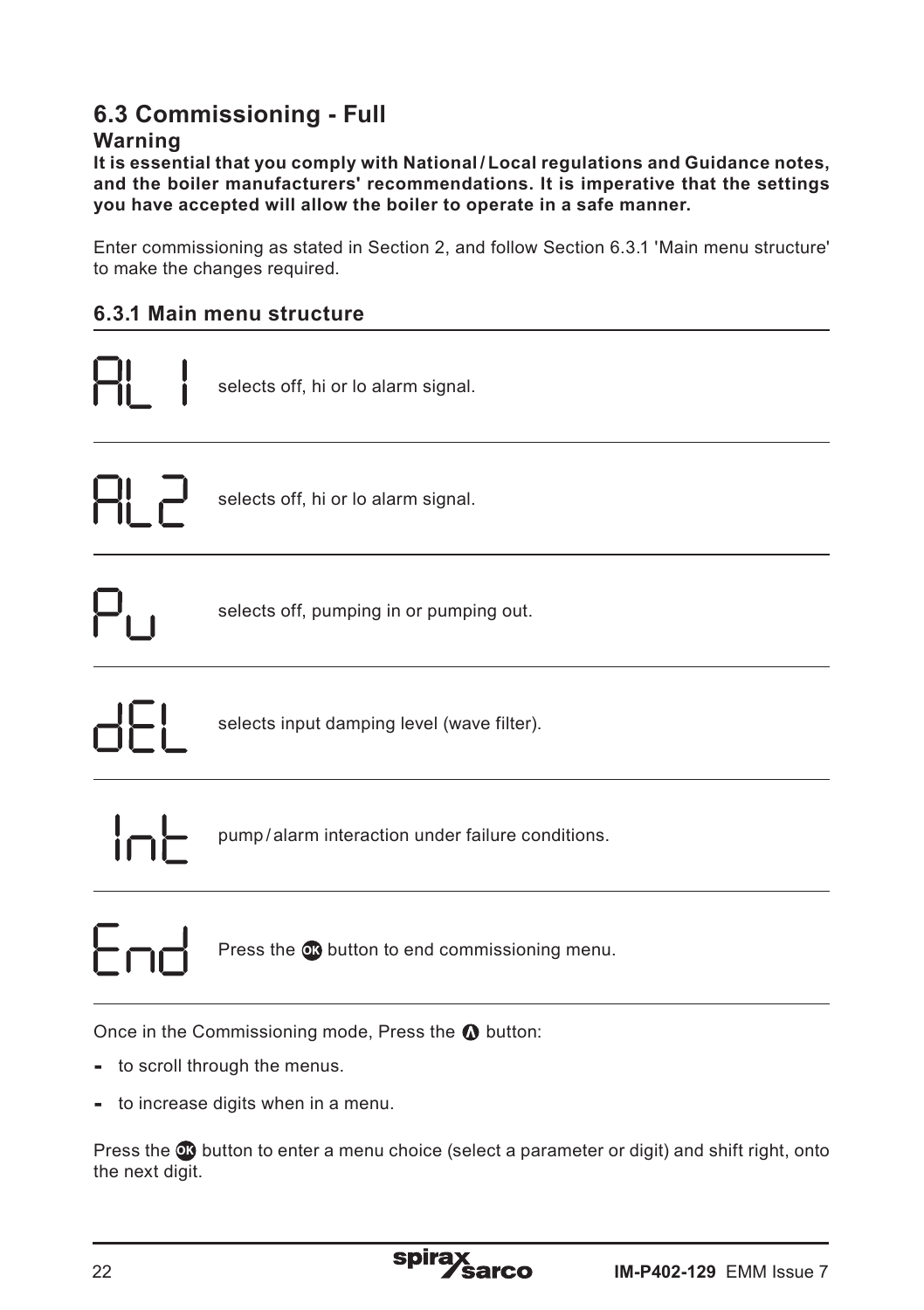## **6.4 Main menu commissioning notes**

**AL1** – Configures Alarm Channel 1 as oFF, or a Hi or Lo alarm.

Press the  $\Omega$  button to select AL1.

Press the **OB** button to enter the sub-menu.

Press the  $\Omega$  button to toggle between menu choices, oFF. Hi or Lo alarm.

Press the **OK** button to select a menu choice.

**AL2** – Configures Alarm Channel 2 as oFF, or a Hi or Lo alarm.

Press the **@** button to select AL2.

Press the **OK** button to enter the sub-menu.

Press the  $\Omega$  button to toggle between menu choices, oFF, Hi or Lo alarm.

Press the **OK** button to select a menu choice.

**Pu** – Pump action – selects pumping oFF, In or pumping Out.

Pumping in fills a tank, e.g. a boiler feedtank. Pumping out removes water from a tank, e.g. condensate tank.

Press the  $\Omega$  button to select Pu.

Press the **OC** button to enter the sub-menu.

Press the  $\Omega$  button to toggle between menu choices, oFF, In or Out.

Press the **OK** button to select a menu choice.

**dEL** – Delay. To damp the input signals to avoid over-frequent switching in turbulent conditions.

A time delay of 2, 4, 8 or 16 seconds of time can be selected. These affect both alarms and the pump channel. Selecting '0' will switch off this function.

**Note:** All inputs have a fixed 2-second filter (dominant from wet to dry).

Press the  $\Omega$  button to select dEL.

Press the **OK** button to enter the sub-menu.

Press the **O** button to toggle between menu choice, 0, 2, 4, 8 or 16 (seconds).

Press the **OK** button to select a menu choice.

**Int** – Interaction between the pump and alarm – On or Off.

A safety feature offering interaction between pump and alarm functions in the event of a failure of a probe or its wiring. It ensures that, for fill control, the pump will always operate if a low water alarm occurs.

Press the  $\Omega$  button to select Int.

Press the **OK** button to enter the sub-menu.

Press the  $\Omega$  button to toggle between menu choice, On or Off.

Press the **OK** button to select a menu choice.

**Note:** This product must be configured with a high alarm and a low alarm to fully utilise this function.

**End**– Press the **OK** button to end commissioning menu.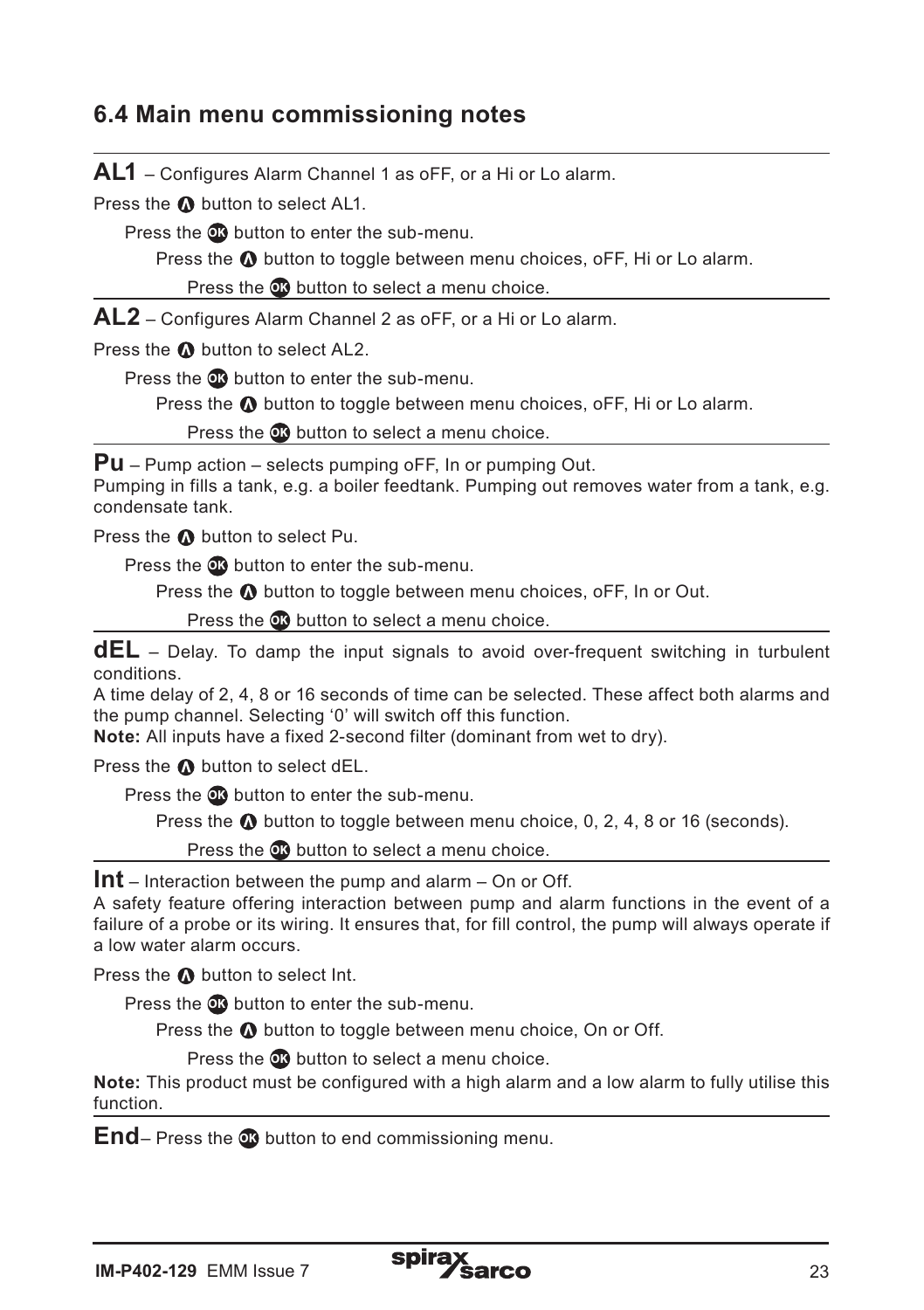# **7. Communications**

## **7.1 Infrared (IR)**

All products in the range can communicate via an infrared link between adjacent controllers. It enables the parameters of this product (OEM) to be passed to a product fitted with RS485 (USER).

USER products are fitted with a graphics display and OEM products either have LED's, or three digit displays.

This unit is always an IR slave – no set-up or adjustment is needed.

For further information on Infrared and RS485 communication, see User Installation and Maintenance Instructions.

**Important:** Do not cover or obstruct the infrared beam between products.

See Section 11 - Appendix-data registers for further details.

## **8. Maintenance**

#### **Note: Read the 'Safety information' in Section 1 before doing any maintenance.**

No special servicing, preventative maintenance or inspection of the product is required.

During installation and maintenace, the rear of the product **must** be protected from enviromental pollutants entering the product. Alternatively, the tasks can be performed in a dry clean enviroment.

#### **Level controls**

Boiler water level controls and level alarms do, however, require testing and inspection. General guidance is given in Health and Safety Executive Guidance Notes BG01 and INDG436.

For specific instructions for the Spirax Sarco system please see separate literature.

#### **Cleaning instructions**

Use a cloth dampened with tap / de-ionized water or isopropyl alcohol. Use of other cleaning materials could damage the product and invalidate the warranty.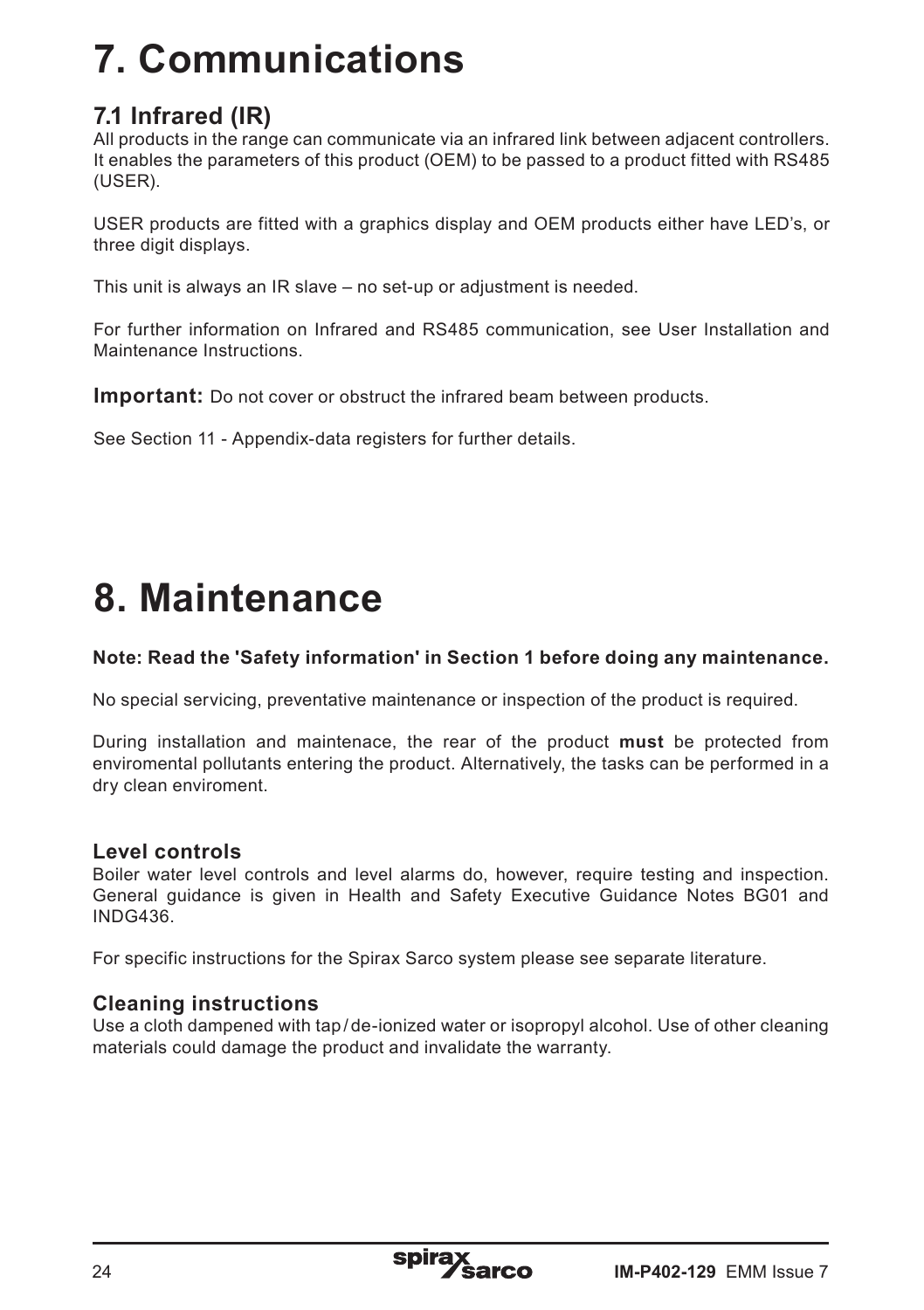# **9. Fault finding**

### **WARNING:**

**Before fault finding read the Safety information in Section 1 and the General wiring notes in Section 5.1.**

**Please note that there are hazardous voltages present and only suitably qualified personnel should carry out fault finding.**

**The product must be isolated from the mains supply before touching any of the wiring terminals.**

**Safety may be compromised if the fault finding procedures are not carried out in line with this manual.**

**Relay fuses to be replaced by manufacturer or accredited service department.**

**During installation or maintenance, the rear of the product MUST be protected from environmental pollutants entering the product. Alternatively, the tasks can be performed in a dry clean environment.**

## **9.1 Introduction**

If for any reason a fault occurs on the product, the instructions in this section will allow the fault to be isolated and corrected. The most likely time for faults to occur is during installation and commissioning. The most common type of fault is wiring.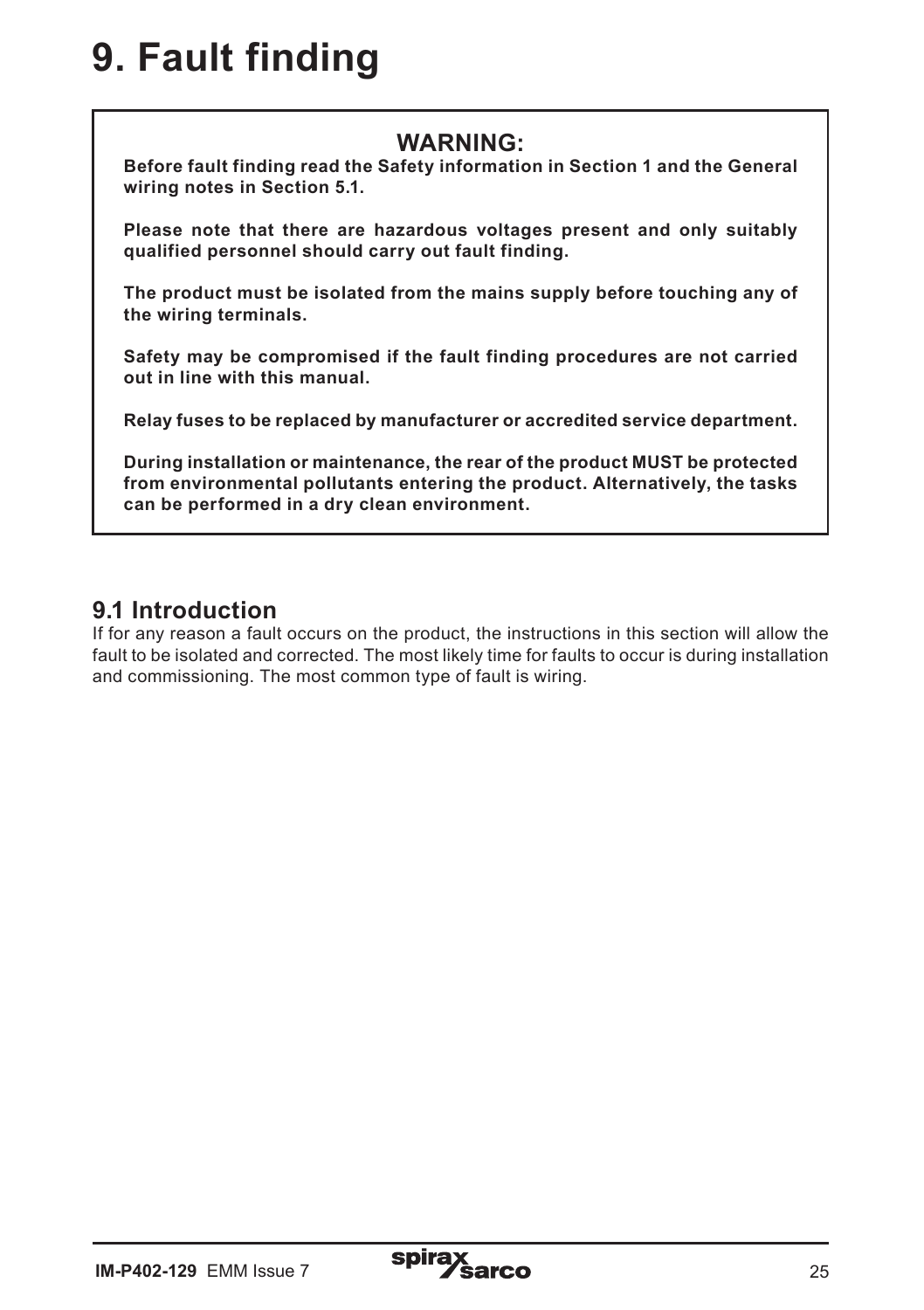## **9.2 System faults**

| <b>Symptom</b>                                                                                                | <b>Action</b>                                                                                                                                                                                                                                                                                                                                                                                                                                                                                                                                                                                                                                                                                                                                                              |
|---------------------------------------------------------------------------------------------------------------|----------------------------------------------------------------------------------------------------------------------------------------------------------------------------------------------------------------------------------------------------------------------------------------------------------------------------------------------------------------------------------------------------------------------------------------------------------------------------------------------------------------------------------------------------------------------------------------------------------------------------------------------------------------------------------------------------------------------------------------------------------------------------|
| <b>Display not</b><br>illuminating                                                                            | 1. Switch off the mains supply to the product.<br>2. Check all wiring is correct.<br>3. Check external fuse(s) are intact. Replace if necessary.<br>4. Check the mains voltage is within specification.<br>5. Switch on mains supply.<br>If symptoms are still present return the product for examination.<br>Consider the likelihood that the product has been damaged from<br>mains borne surges/spikes. Consider installing an additional ac<br>power line protector between the product and the mains supply.<br>The protector needs to be positioned close to the product to gain<br>full protection.                                                                                                                                                                 |
| $\mathbf 2$<br><b>Display</b><br>flashes<br>on and off<br>(1 second<br>approx.)                               | 1. Switch off the mains supply to the product.<br>2. Disconnect all signal wires.<br>3. Switch the mains supply on: If symptoms are still present, return<br>the product for examination.<br>4. Replace each signal wire in turn until the fault occurs.<br>5. Investigate and rectify any faults in the wiring, external sensors/<br>transducers and modules associated with that connection.<br><b>Explanation</b><br>The internal power supply is unable to power up. If the voltages<br>cannot be generated, the power supply switches off for approx.<br>1 second. The power supply then attempts to power up again. If the<br>fault is still present, the cycle is repeated until the fault is removed.<br>This is a safety feature and does not damage the product. |
| <b>Product</b><br>powers up<br>for a period<br>of time<br>(greater<br>than 1<br>minute), then<br>switches off | 1. Monitor the mains supply and ensure it is continuous and within<br>the specification limits.<br>2. Measure the ambient temperature and ensure it less than specified.<br>3. Investigate symptom 2.<br><b>Explanation:</b><br>A re-settable thermal cut - out device will operate if one or more of<br>the following occurs:<br>- The power drawn exceeds the specification.<br>- The input mains voltage is less than specified.<br>- The ambient temperature is more than specified.<br>The internal power supply will switch off until the products<br>temperature drops below 65 °C. This is a safety feature and does<br>not damage the product.                                                                                                                    |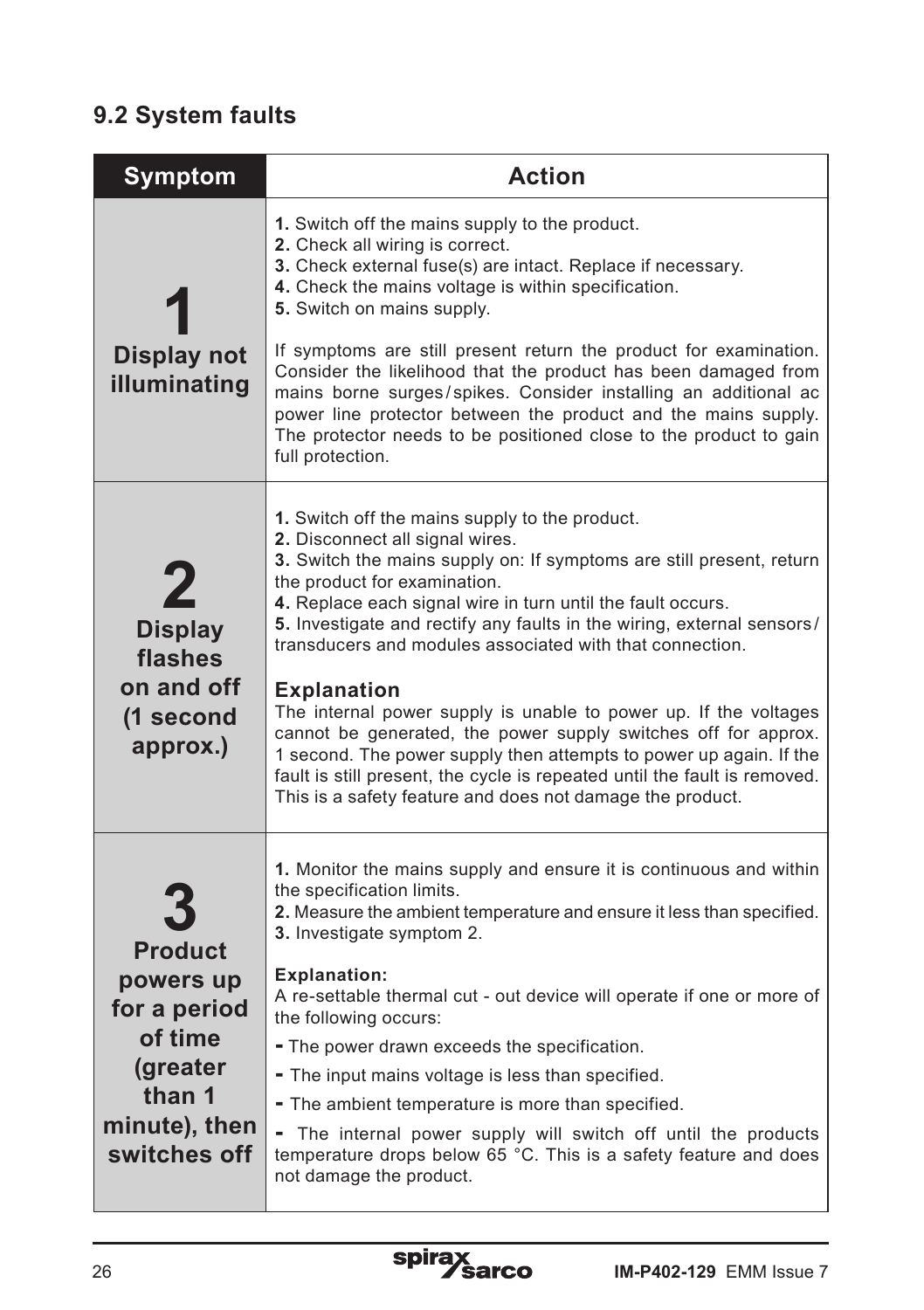## **9.3 Operational error messages**

Any operational errors that occur will be displayed in the run mode, on the alarms and errors screen.

| <b>Symptom</b>                       | <b>Cause</b>                                                                                                          | <b>Action</b>                                                                                                                                                                                  |
|--------------------------------------|-----------------------------------------------------------------------------------------------------------------------|------------------------------------------------------------------------------------------------------------------------------------------------------------------------------------------------|
| <b>Powerout</b>                      | There has been a<br>loss of power to<br>the product during<br>operation.                                              | 1. Remove power from the product.<br>2. Check that all the wiring is correct.<br>3. Check that the power supply is secure,<br>i.e. does not suffer from 'brown outs'.<br>4. Reapply the power. |
| 2<br>Set-up menu<br>time out         | The operator<br>has entered the<br>commissioning<br>mode and has not<br>pressed a button<br>for 5 minutes or<br>more. | 1. Re-enter the commissioning mode if<br>required.                                                                                                                                             |
| Alarm <sub>1</sub>                   | A high or low<br>water alarm has<br>occurred.                                                                         | 1. Check the boiler operation.<br>2. Check the boiler set-up and operation of<br>alarm and boiler water supply systems.                                                                        |
| Alarm <sub>2</sub>                   | A high or low<br>water alarm has<br>occurred.                                                                         | 1. Check the boiler operation.<br>2. Check the boiler set-up and operation of<br>alarm and boiler water supply systems.                                                                        |
| <b>Invalid pump</b><br>tip immersion | The pump-hi (short)<br>tip is wet, but the<br>pump-low (long) tip<br>is dry. This is an<br>invalid state.             | 1. Check and correct probe wiring.                                                                                                                                                             |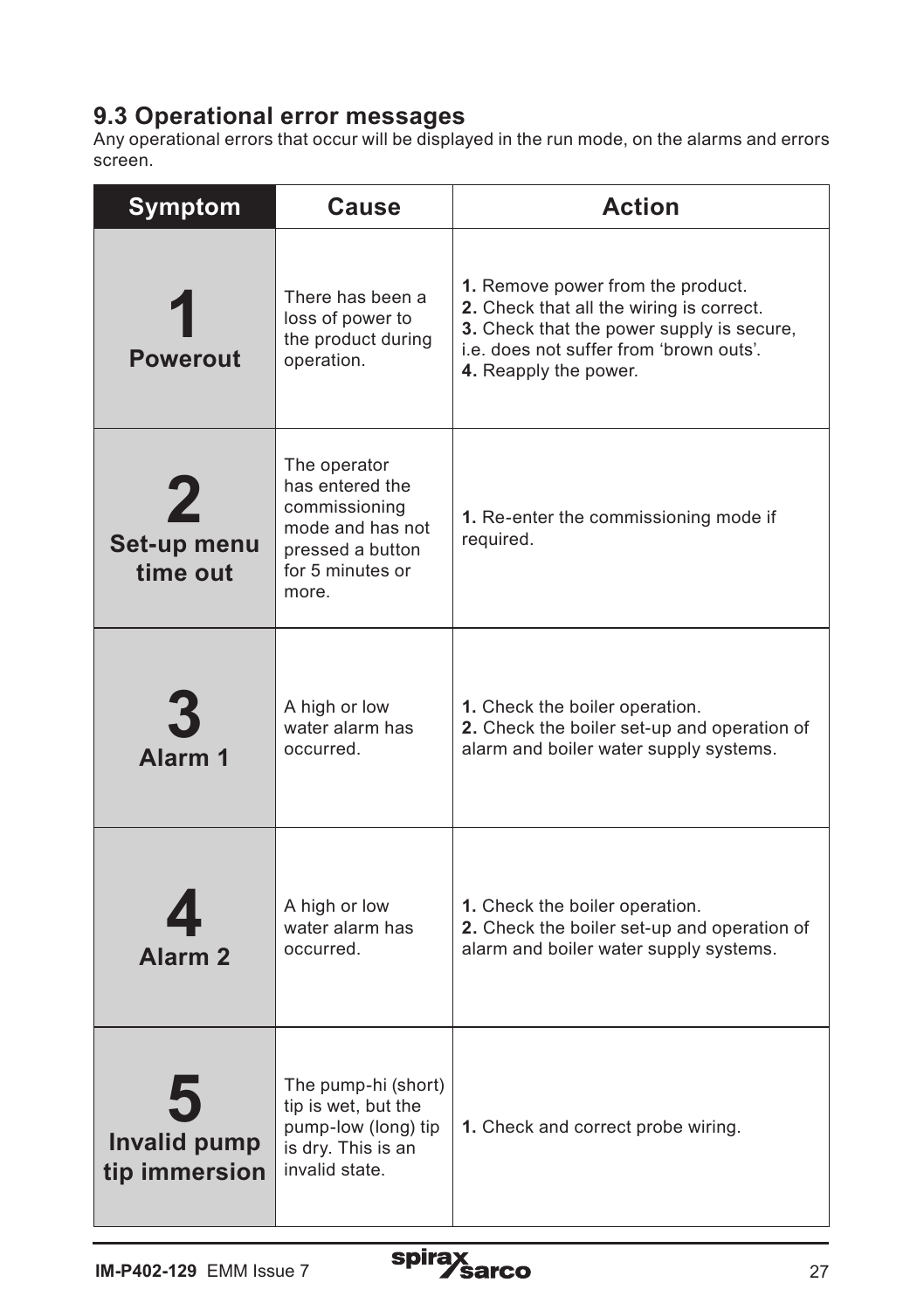# **10. Technical information**

## **10.1 For technical assistance**

Contact your local Spirax Sarco representative. Details can be found on order/ delivery documentation or on our web site: **www.spiraxsarco.com**

## **10.2 Returning faulty equipment**

Please return all items to your local Spirax Sarco representative. Please ensure all items are suitably packed for transit (preferably in the original cartons).

#### **Please provide the following information with any equipment being returned:**

- **1.** Your name, company name, address and telephone number, order number and invoice and return delivery address.
- **2.** Description and serial number of equipment being returned.
- **3.** Full description of the fault or repair required.
- **4.** If the equipment is being returned under warranty, please indicate:
	- Date of purchase.
	- Original order number.

## **10.3 Power supply**

| Mains voltage range | 110 V - 240 Vac at 50/60 Hz |
|---------------------|-----------------------------|
| Power consumption   | 7.5 W (maximum)             |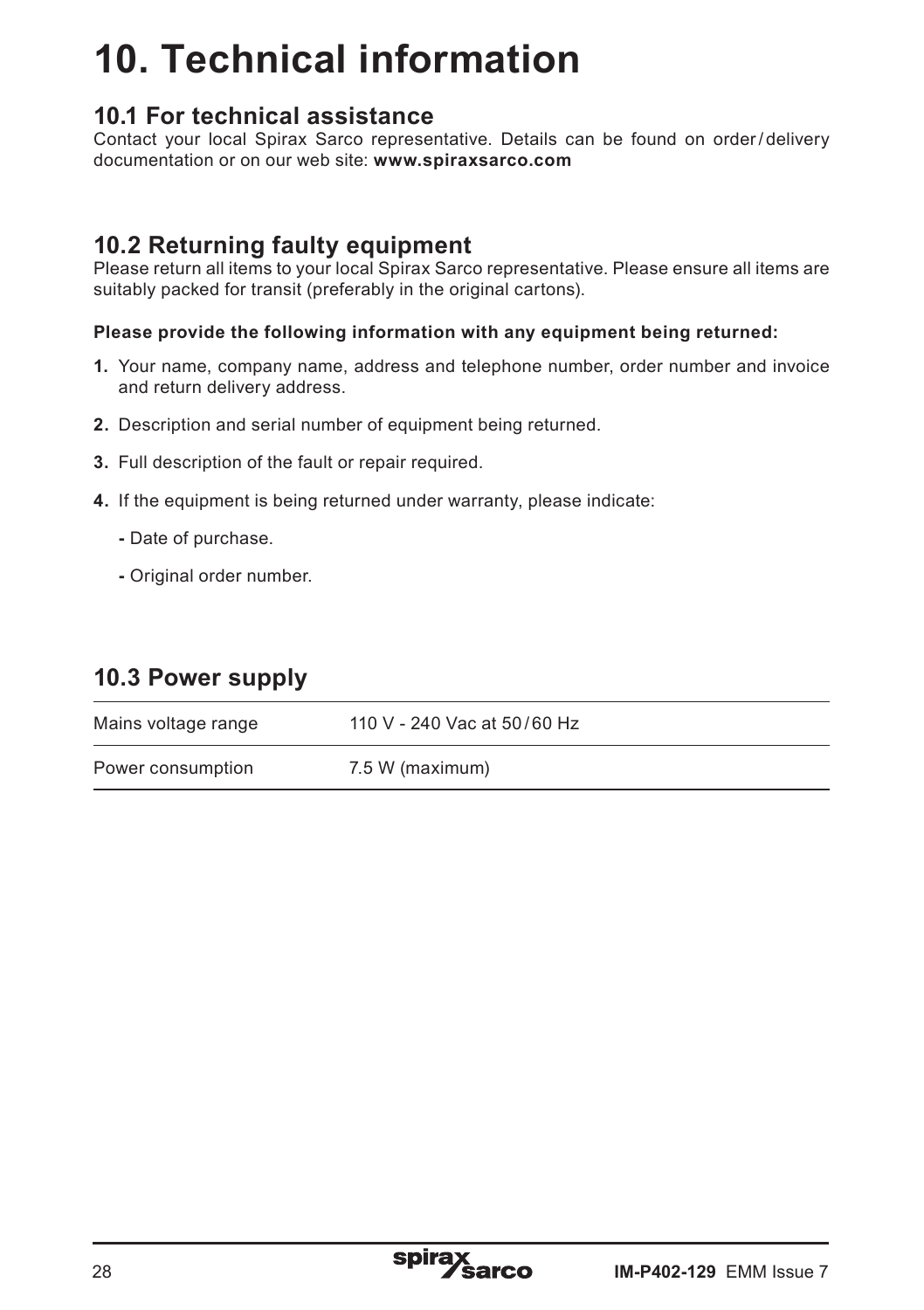## **10.4 Environmental**

| General                                   |  | Indoor use only                                                                                                                                   |
|-------------------------------------------|--|---------------------------------------------------------------------------------------------------------------------------------------------------|
| Maximum altitude                          |  | 2 000 m (6 562 ft) above sea level                                                                                                                |
| Ambient temperature limits                |  | $0 - 55$ °C (32 - 131°F)                                                                                                                          |
| Maximum relative humidity                 |  | 80% up to 31 °C (88°F) decreasing linearly to 50% at 40 °C<br>$(104^{\circ}F)$                                                                    |
| Overvoltage category                      |  | Ш                                                                                                                                                 |
|                                           |  | 2 (as supplied)                                                                                                                                   |
| Pollution degree                          |  | 3 (when installed in an enclosure) - Minimum of IP54 or UL50<br>/ NEMA Type 3, 3S, 4, 4X, 6, 6P or 13.<br>See Section 4, Mechanical installation. |
| Enclosure rating<br>(front panel only)    |  | NEMA type 4 hose down only (UL approval), and IP65<br>(verified by TRAC Global)                                                                   |
| Torque rating for panel screws 1 - 1.2 Nm |  |                                                                                                                                                   |
| LVD (safety)                              |  | Electrical Safety EN 61010-1<br>UL61010-1, 3rd Edition, 2012-05<br>CAN/CSA-C22.2 No. 61010-1, 3rd Edition, 2012-05                                |
| Immunity/<br><b>EMC</b><br>Emissions      |  | Suitable for heavy industrial locations                                                                                                           |
| Enclosure<br>Material                     |  | Polycarbonate                                                                                                                                     |
| Front panel<br>Material                   |  | Silicone rubber, 60 shore.                                                                                                                        |
| Solder                                    |  | Tin/lead (60/40%)                                                                                                                                 |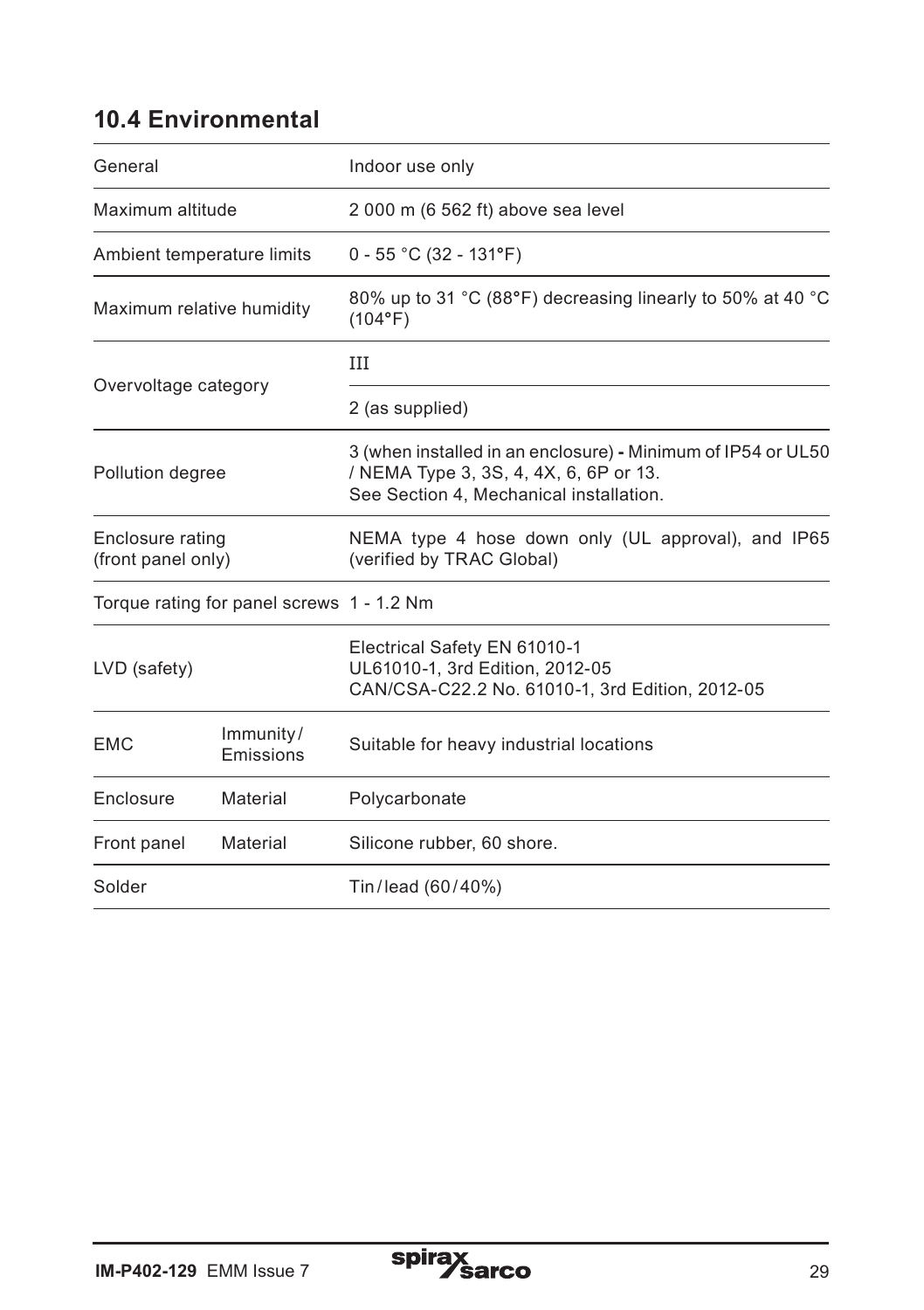## **10.5 Cable /wire and connector data**

#### **Mains and signal connector**

| Termination      | Rising clamp plug-in terminal blocks with screw connectors      |
|------------------|-----------------------------------------------------------------|
| Cable size       | $0.2$ mm <sup>2</sup> (24 AWG) to 2.5 mm <sup>2</sup> (12 AWG). |
| Stripping length | $5 - 6$ mm                                                      |

**Caution:** Use only the connectors supplied by Spirax Sarco Ltd. Safety and Approvals may be compromised otherwise.

#### **Level probe cable / wire**

| Type            | High temperature                        |
|-----------------|-----------------------------------------|
| Shield type     | Screened                                |
| Number of cores | 5                                       |
| Gauge           | $1 - 1.5$ mm <sup>2</sup> (18 - 16 AWG) |
| Maximum length  | 100 m (328 ft)                          |

## **10.6 Input technical data**

## **Level probe (conductivity)** Switching conductivity  $1 μS/cm @ 25 °C, K = 0.22 (220 KΩ)$ Drive ac – pulsed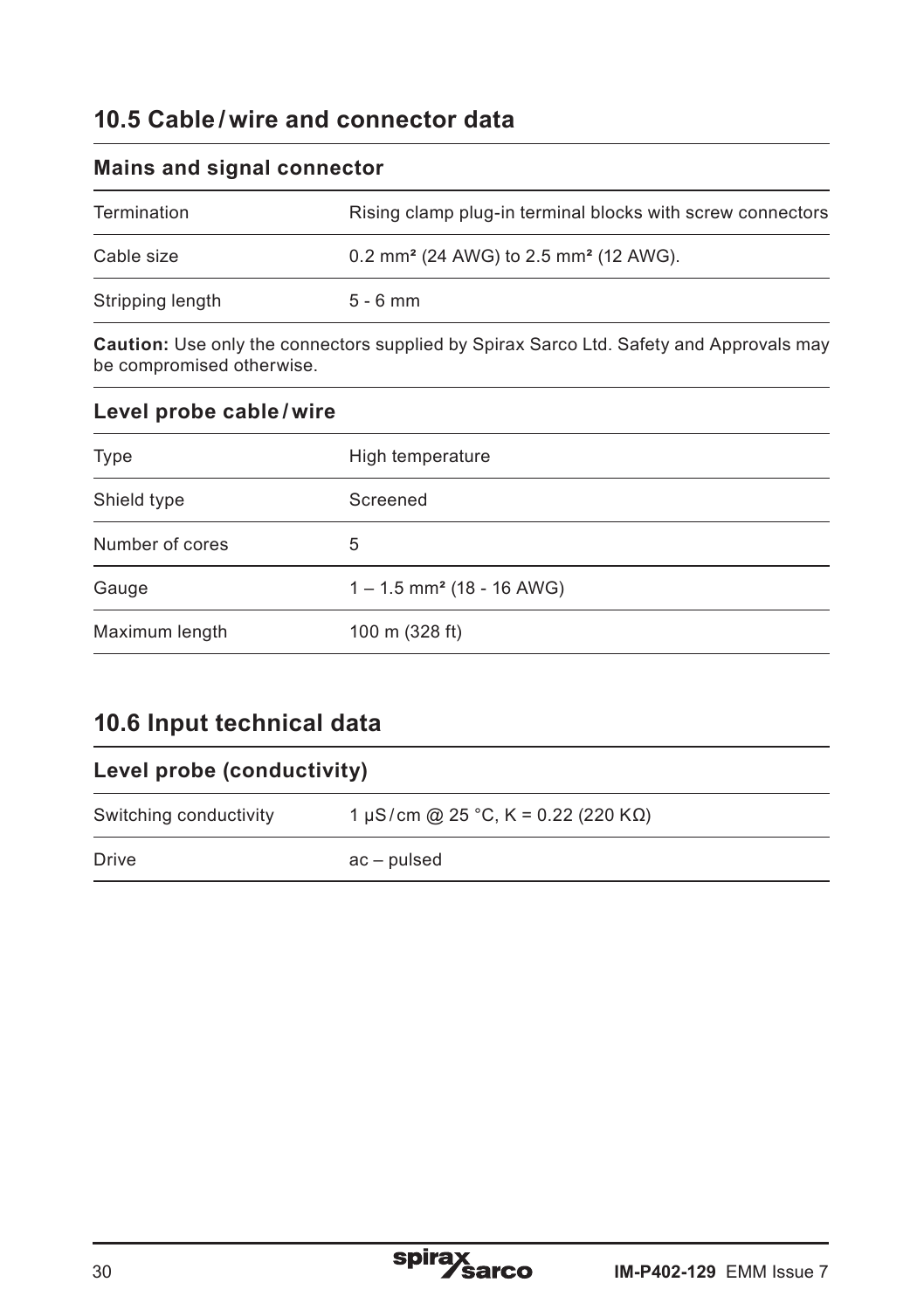## **10.7 Output technical data**

## **Relay(s)**

| 2 x single pole changeover relays (SPCO)                                                                                       |
|--------------------------------------------------------------------------------------------------------------------------------|
| 250 Vac                                                                                                                        |
| 3 amp @ 250 Vac                                                                                                                |
| 1 amp @ 250 Vac                                                                                                                |
| $\frac{1}{4}$ HP (2.9 amp) @ 250 Vac                                                                                           |
| $\frac{1}{10}$ HP (3 amp) @ 120 Vac                                                                                            |
| C300 (2.5 amp) - control circuit/coils                                                                                         |
| 3 x 10 <sup>5</sup> or greater depending on load                                                                               |
| 30 x 10 <sup>6</sup>                                                                                                           |
|                                                                                                                                |
| <b>IrDA</b>                                                                                                                    |
| 38400                                                                                                                          |
| $10 \text{ cm}$                                                                                                                |
| $15^{\circ}$                                                                                                                   |
| Exempt from EN 60825-12: 2007 Safety of laser products<br>- does not exceed the accessible emission limits (AEL) of<br>Class 1 |
|                                                                                                                                |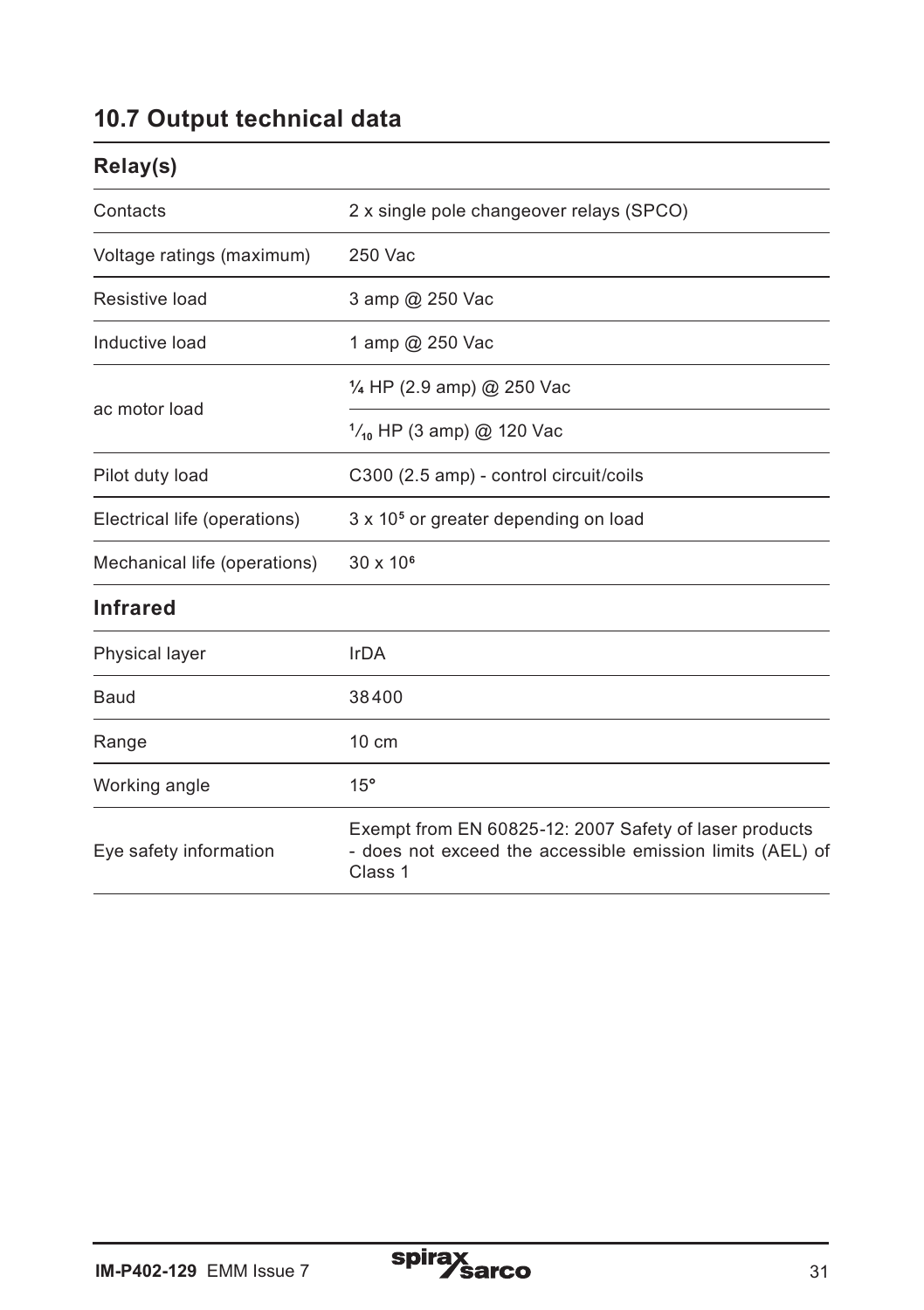## **10.8 Programming parameters /default settings**

## **AL1 - Alarm select**

| Ranges                           | OFF, hI or LO     |  |
|----------------------------------|-------------------|--|
| Default                          | hl                |  |
| <b>AL2 - Alarm select</b>        |                   |  |
| Ranges                           | OFF, hI or LO     |  |
| Default                          | LO                |  |
| <b>PU - Pumping action</b>       |                   |  |
| Ranges                           | OFF, In or Out    |  |
| Default                          | In                |  |
| Input                            |                   |  |
| Ranges                           | 0, 2, 4, 8, or 16 |  |
| Default                          | $\mathbf 0$       |  |
| Units                            | Seconds           |  |
| Int - Alarm and pump Interaction |                   |  |
| Ranges                           | On or OFF         |  |
| Default                          | <b>OFF</b>        |  |
|                                  |                   |  |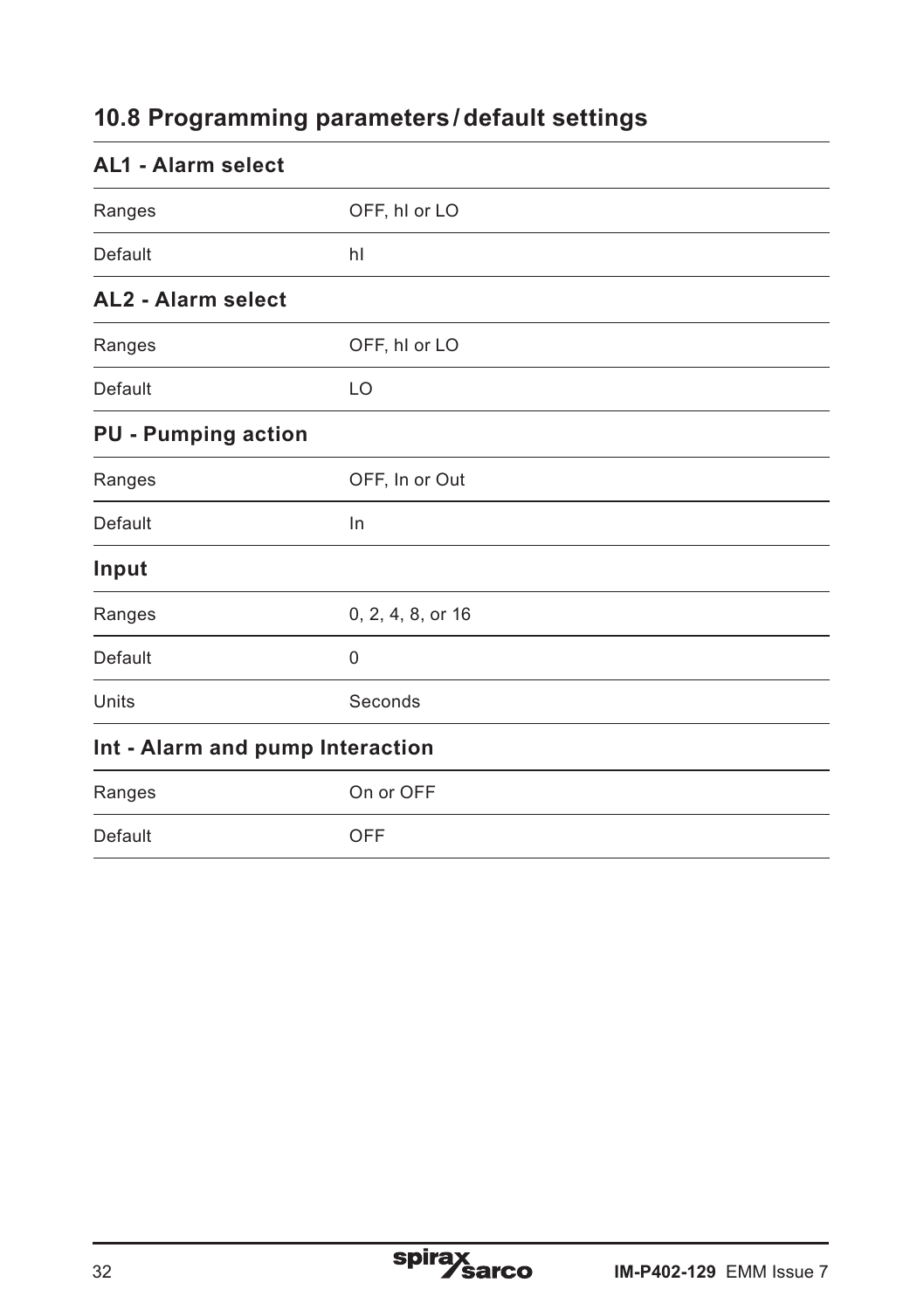# **11. Appendix - Data registers**

### **Parameters and register data**

| Register       | <b>Parameters</b>            |
|----------------|------------------------------|
| $\mathbf 0$    | 5 - Identity                 |
| 1              | Pump + alarm status          |
| 2              | Alarm 1 and alarm 2          |
| 3              | Pump                         |
| $\overline{4}$ | $\qquad \qquad$              |
| 5              | $\overline{\phantom{a}}$     |
| 6              |                              |
| 7              | $\qquad \qquad \blacksquare$ |
| 8              | $\qquad \qquad \blacksquare$ |
| 9              | $\overline{\phantom{a}}$     |

The format of the register data is 16 bit integer, with the most significant byte transmitted first.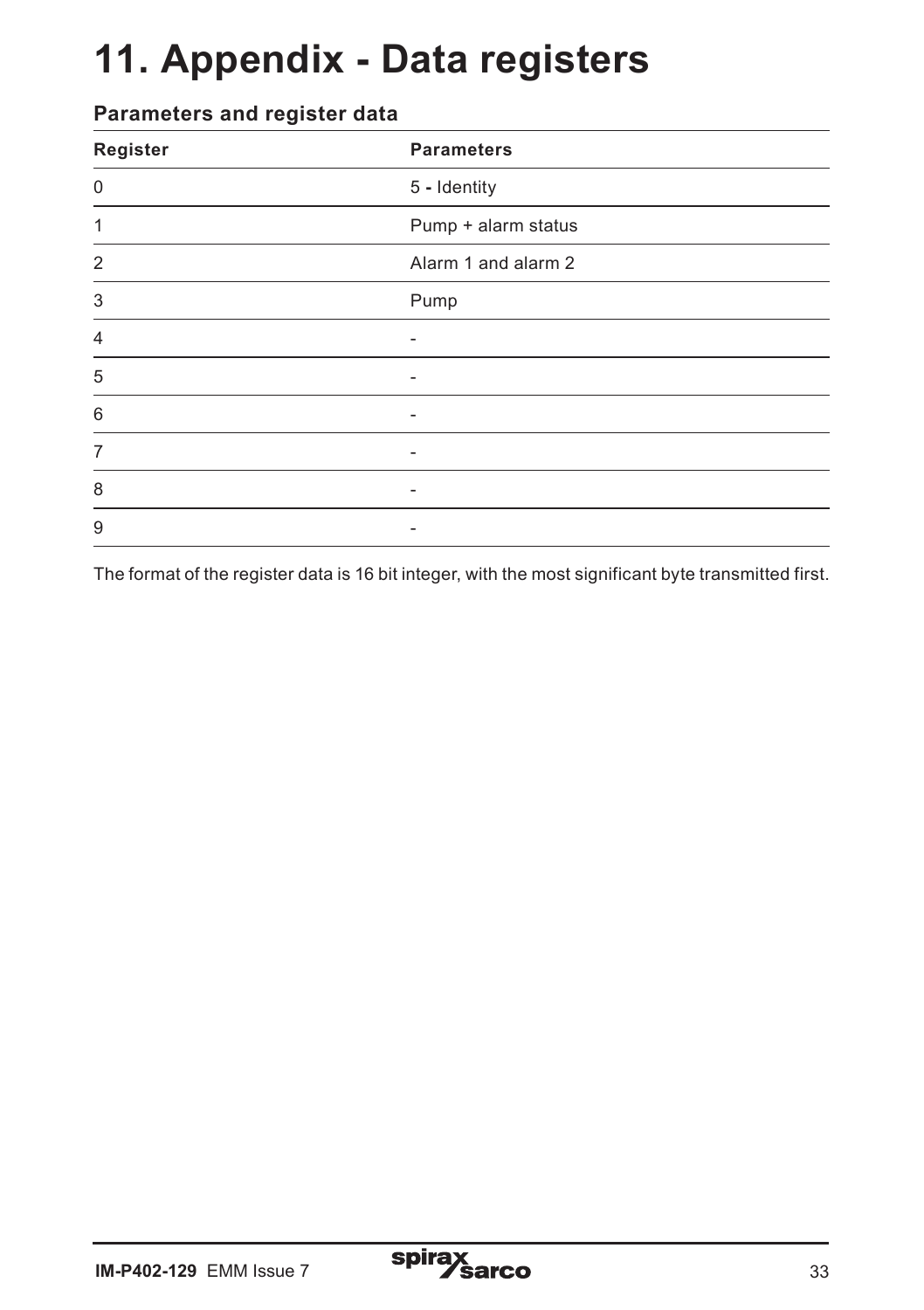# **12. Menu map**

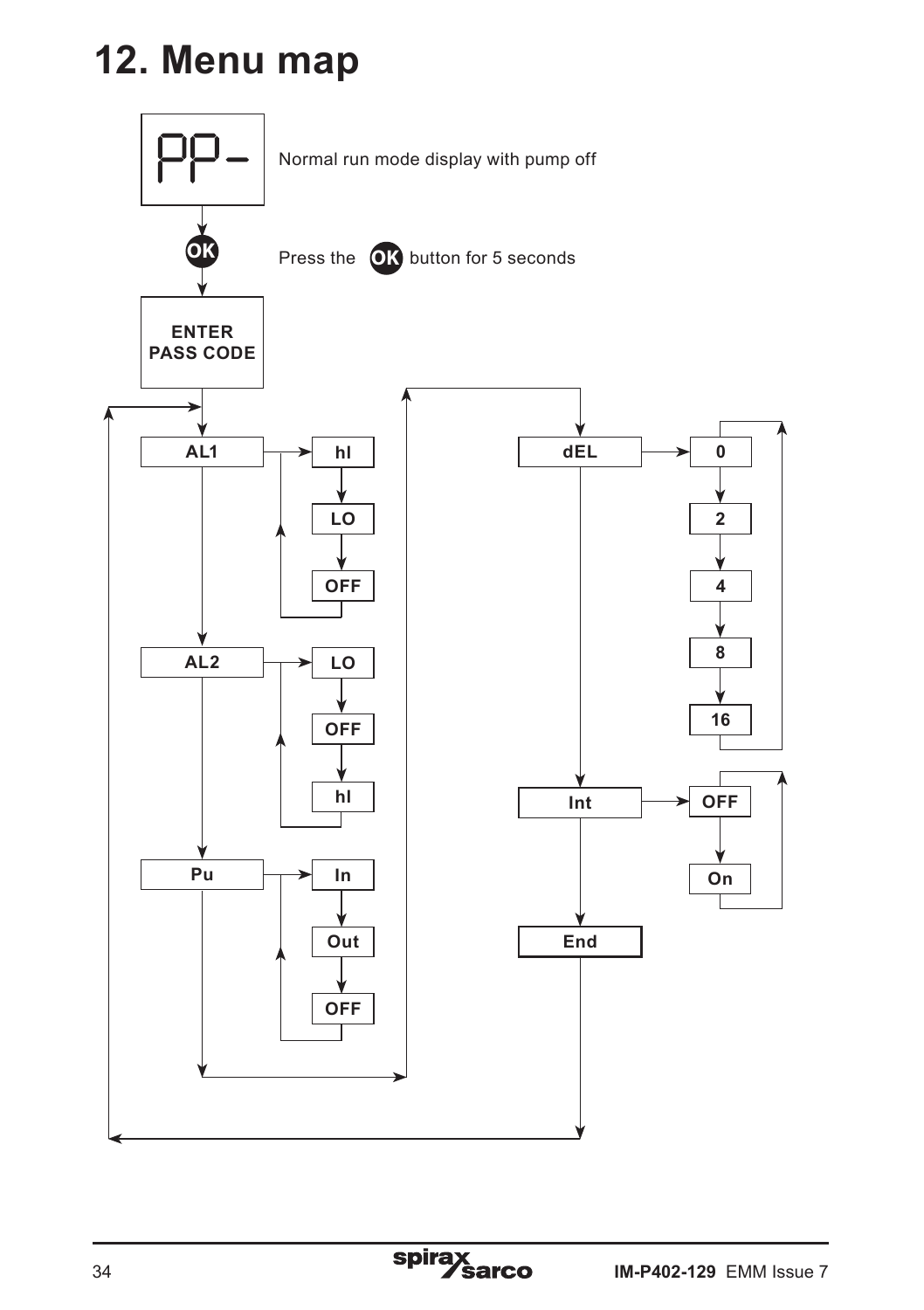